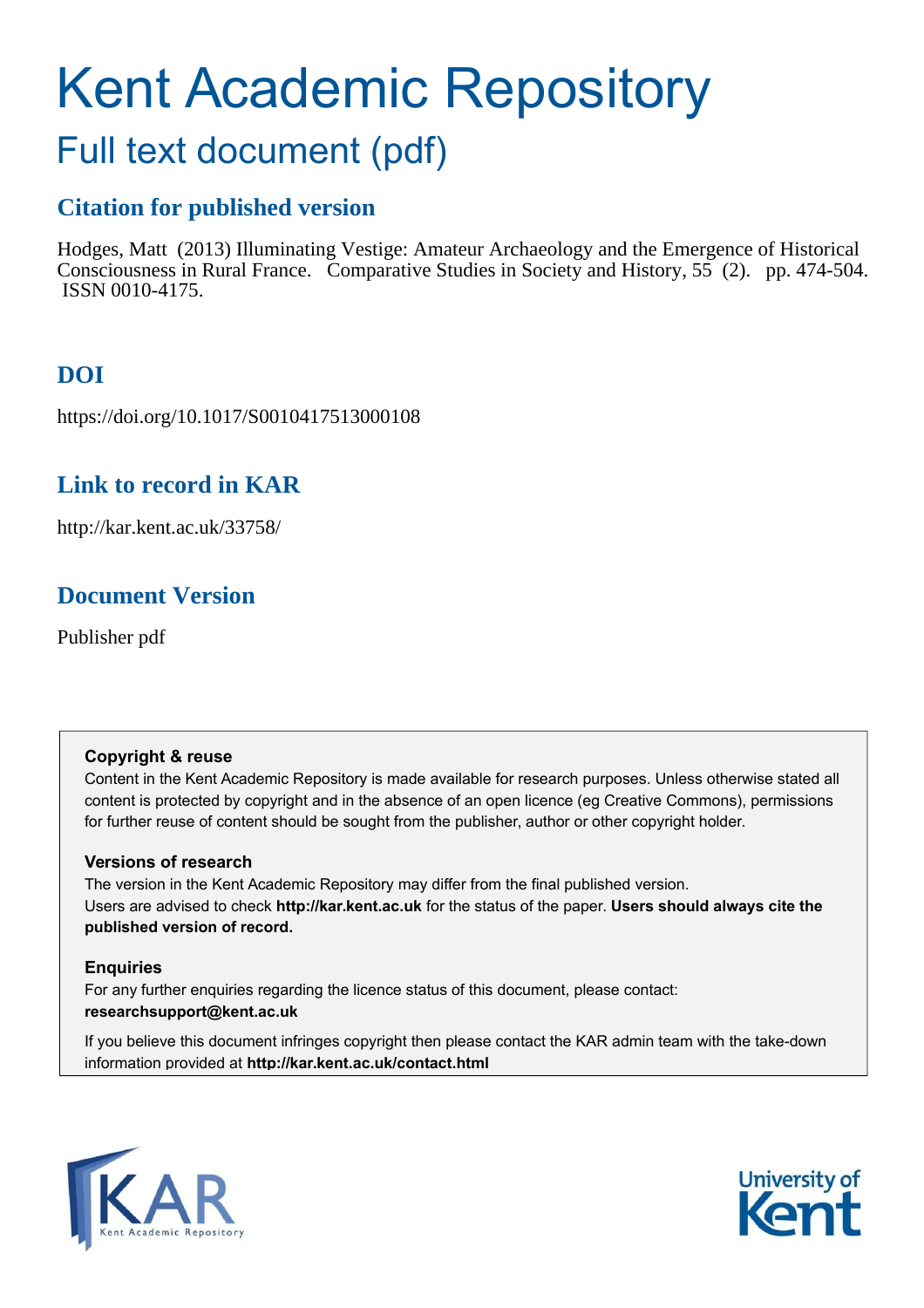# <span id="page-1-0"></span>Illuminating Vestige: Amateur Archaeology and the Emergence of Historical Consciousness in Rural France

### MATT HODGES

School of Anthropology and Conservation, University of Kent

### REINVENTING THE PAST

Propelled forward, we've turned, quite manifestly, backward, looking for the signs, signatures, and substantiating echoes of a world that underlies our own. ———Gustaf Sobin ([1999:](#page-29-0) 4)

The postwar years, for Fernand Braudel ([1989](#page-28-0)) and other historians, marked an era in French rural history that saw the final break with that country's age-old peasant civilization.<sup>[1](#page-0-0)</sup> The mechanization of agriculture in the 1950s, funded largely by the Marshall Plan, cut the need for a large agricultural workforce, and a complex range of social and historical forces conspired to drive through major changes in French rural life, whose repercussions are still present today. New beginnings inevitably imply a rupture. Yet what appears to be a uniform transition is often more complex, and such periodizations necessarily exclude the ethnographic contingencies of change. This article concerns such a contingency: the abrupt awakening of interest in collecting Roman vestige in a village in Mediterranean France during a key juncture in local historical development during the 1970s. This modest shift in "historical mentality," as analysis will demonstrate, is more consequential than it appears. The vestige with which we are concerned is secreted from the silt that lines the lagoon of Monadières, some 5 kilometers from the city

<sup>&</sup>lt;sup>1</sup> Braudel ([1989\)](#page-28-0) and Mendras [\(1970](#page-29-0)) date the disappearance of the French peasantry to the decades following the Second World War. Weber [\(1976](#page-30-0)) and others view the nineteenth century and the coming of the railways as instrumental in the peasantry's dissolution. Yet French rural history and its periodizations are arguably differential and locally nuanced, as Gavignaud-Fontaine ([1997\)](#page-28-0) demonstrates for the Narbonnais. The historical schema of a longue durée followed by a dramatic rupture is also a modernist and popular French myth about rural history, and epochmaking more generally is partly an expression of ethical and political criteria (Hodges [2010](#page-29-0)).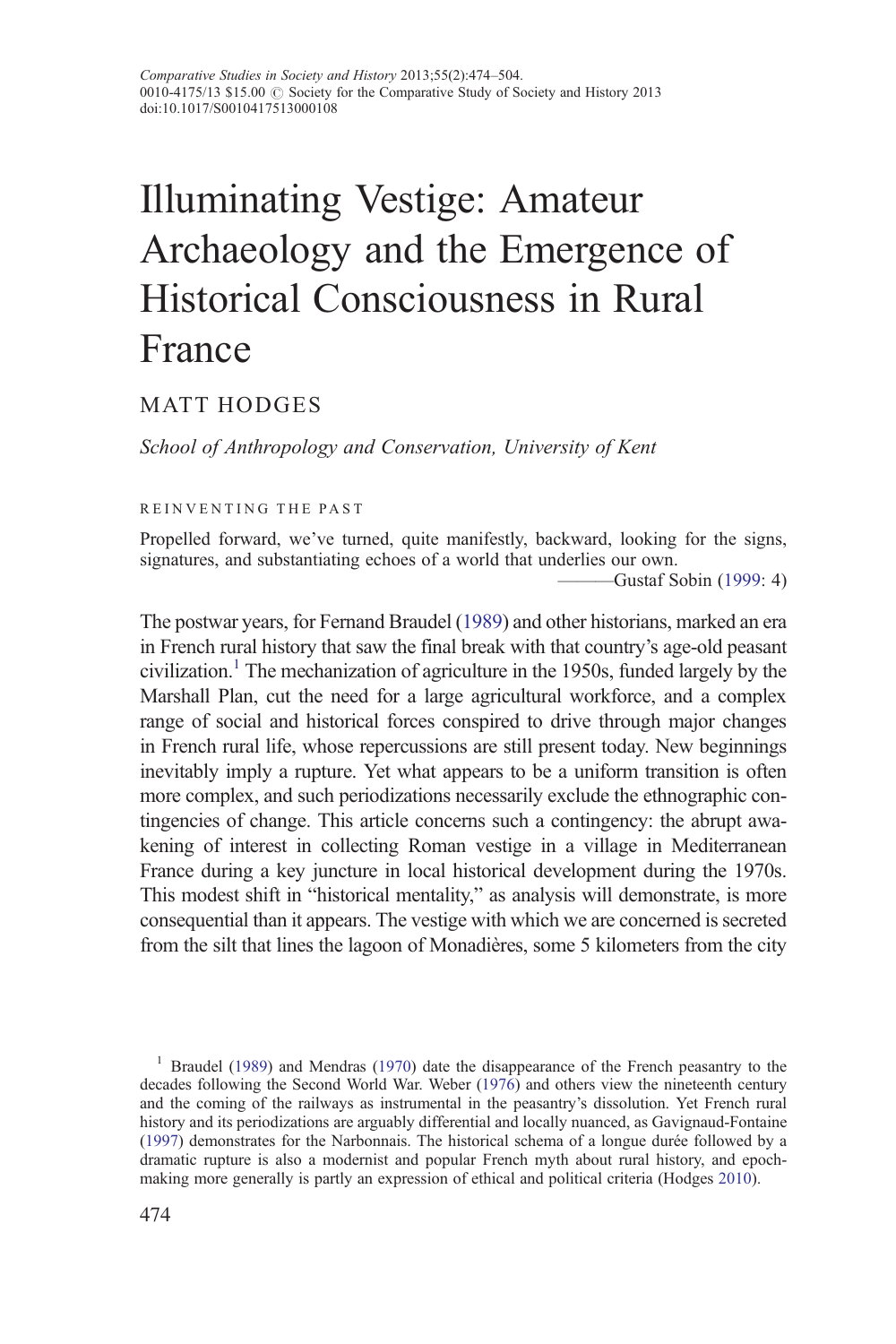<span id="page-2-0"></span>of Narbonne in the province of Languedoc. It is the debris of thousands of items of pottery that were jettisoned into the port of Narbo Martius during the first and second centuries AD—a port which ceased to exist when the river that flushed its silt into the sea violently changed course during the Middle Ages and left it landlocked by sand banks. Narbo Martius was the antecedent of Narbonne and the capital of Gallia Narbonensis, the Roman province that stretched from the Alps through modern Provence to Languedoc. Its relics are now scattered, and the final stage in this process took place during the nineteenth century, when spectacular city walls fashioned over the centuries from a bricolage of Roman vestige were torn down to make way for the traffic of an ephemeral wine boom.<sup>[2](#page-1-0)</sup> What remains is an immense quantity of pottery shards—rust-red Gallo-Roman terra sigillata (sigillated pottery), fragments of amphorae, oil lamps, the rare spall of a red-figure Greek vase—which are discharged from the lagoon's silt by the north-westerly Cers wind that blasts the Narbonnais during the winter months.<sup>[3](#page-1-0)</sup> It is likely that these fragments are what remain of the rubbish, pure and simple, of that Gallo-Roman colony, which was disposed of in the waters of the port.

For many hundreds of years this detritus was of negligible interest. "When the fishermen first saw us wading in the water, collecting it," one pottery hunter told me, speaking of the 1970s, "they thought we were crazy. They'd say they saw it all the time, that it was just trash.<sup>7[4](#page-1-0)</sup> Yet soon enough, many of these same fishermen would be mooring their boats at the pottery-hunting grounds across the lagoon, and wading up to their waists in the brackish water, seeking the rust-red shards for themselves. Hauls were ferried back across the water dank with the odor of the lagoon's silt, in buckets that on working days conserved eels, bream, and bass. Modest "collections" were assembled. And in due course, the delicately sigillated shards were ranked and valorized, prestige was accorded to successful hunters, and tales of exceptional finds were relayed by word of mouth to be digested in the summer-evening veillées. A living tradition or culture of "pottery hunting" emerged and briefly flourished. And if this "craze" with the temporality of a fashion (Buck-Morss [1993:](#page-28-0) 97–99) declined in the 1980s, many villagers still hold onto their collections. They have become doubly reminiscent—of that epoch when the village was still *comme une famille* ["like a family"], as

 $2$  The walls were torn down during 1867–1880, and forgotten until the 1990s, when "the photographic treasures of the Narbonne-Mignard family" were discovered and published (l'Indépendant du Midi, 31 May 1997). Their destruction subsequently prompted outcry on the part of the heritage tourism sector. This incident furnishes a parallel illustration of how the Roman past has been "refolded" into novel incarnations and valorizations over the centuries.

<sup>3</sup> "Sigillated pottery" was produced at key sites in Gaul and Italy. It is a glossy orange or red pottery, attractively decorated with figures or emblems in low relief, which was produced on an industrial scale. It was widely used as tableware from about 50 BC to the third century AD.

<sup>4</sup> I have used the term "pottery hunt" for this activity, to account for French and Occitan expressions, as there was no trace of a local terminology around the activity. This should be distinguished from the term "pot-hunter," the pejorative North American label for amateur collectors of potsherds.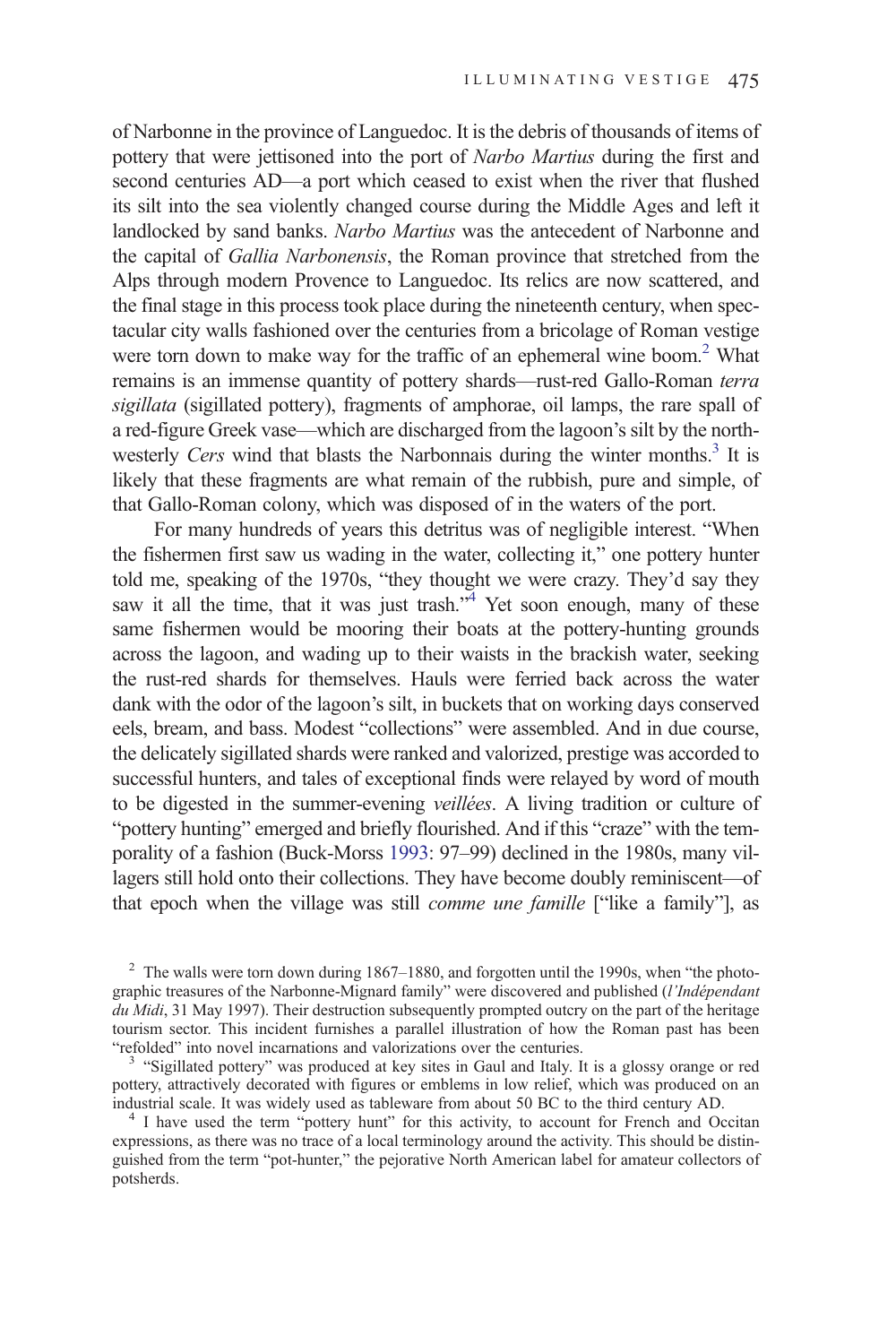Monadièrois put it, and of the ambiguous, seemingly pastoral civilization that the sigillated images of wheat, and grapes, and animals evoke, now uncannily resonant of that earlier, vanished epoch of village life (see Hodges [2010:](#page-29-0) 122–25).

Popular enthusiasm for archaeological vestige has been noted in the social scientific and historical literature, although it has been insufficiently detailed and theorized in the context of local cultural practice. Raphael Samuel ([1994](#page-29-0)) has written at length of that wave of interest in the past which has developed most intensely in Western Europe since the 1960s, and is still prevalent today. Partly motivated by the search for "roots" stimulated by modernity and cultural rupture, inspired too by that sense of "thrownness" (geworfenheit) intrinsic to lived experience (Heidegger [1993\)](#page-28-0), such enthusiasm has given rise to an increase in "unofficial knowledge" about the past alongside the "official knowledge" of legitimized state and academic discourses. "[H]istory is not the prerogative of the historian," Samuel writes, "nor even … a historian's 'invention"' ([1994](#page-29-0): 8). Rather, he suggests, it is always a social form of knowing the past, and primarily a "popular" one, an everyday practice to which the work of historiographers contributes and in terms of which their narratives too must be read. Hence his memorable proposal, "If history was thought of as an activity rather than a profession, then the number of its practitioners would be legion" (ibid.: 17). No doubt he would include the pottery hunters of Monadières among their number.

Samuel's vision, associated with the "History Workshop" movement, is a democratic and egalitarian view of the human relationship with the past, founded on socialist, and toward the end of his life, increasingly populist principles. And despite the ire he has provoked among some historians over the years (e.g., Le Goff [1992](#page-29-0): 128–32) that are uncomfortable with the parallel he draws between professional and "amateur" practices, his words are particularly appropriate to invoke here. For a key catalyst in the emergence of the "amateur" archaeological practice with which I am concerned was a socialist historiographer, Jean Roudaut, and his wife Monique, a teacher. The emergence of this new mode of knowing the past was linked to Roudaut's historiographical interests, and his enthusiasm for Occitan and Breton regionalism. Indeed, it was arguably a local *reinvention* of these "official" discourses (see Wagner [1981:](#page-30-0) 31–34). As we will see, it was also propelled by processes of time-space compression and rapid social and political economic change that were encroaching on local life (Harvey [1989](#page-28-0)). Such forces were introducing images of a chronologically and qualitatively dilating past, and of open, uncertain futures, that located village life in a regional and wider world of simultaneity (Kern [1983\)](#page-29-0). They provoked the reinvention of Monadièrois relations with the past as a core dimension of local identity politics.<sup>[5](#page-2-0)</sup> Finally, this case is of particular interest in that it

<sup>&</sup>lt;sup>5</sup> The notion of the "dilating past" draws attention to how, under such historical conditions, the present becomes "littered" with the detritus and memory of former existences, "outmoded" ways of life that in various ways may then be reintegrated into alternative projects (Hodges [2002:](#page-28-0) 210–13).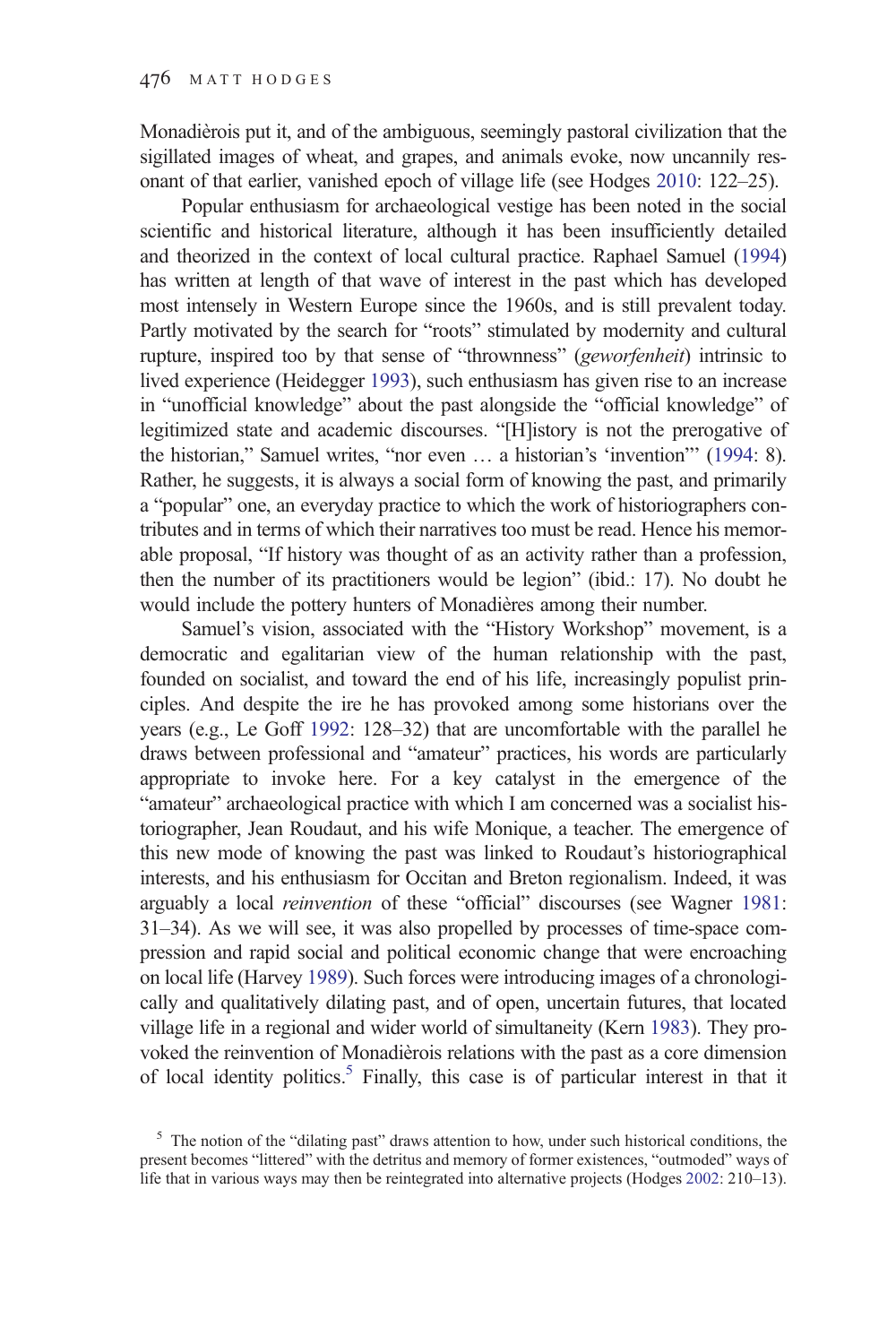<span id="page-4-0"></span>concerns a predominantly non-narrative and affective genre of knowing the past that usurps the historiographer's and archaeologist's "official" media.

The first wave of anthropological studies of lived history in the 1980s acknowledged that "other histories" do not necessarily "look like" historiography, but suggested that they retain narrative or semantic features that are recognizably "historical" in form or orientation. This was compounded by a tendency to retain the Western cultural terminology and assumptions of "historiography" as an analytical frame (e.g., Hastrup [1992;](#page-28-0) Tonkin, McDonald, and Chapman [1989](#page-29-0)). The second wave, dating from the 1990s, reveals how these other "histories," if that is the right term for them, can in fact appear distinctly "other" (e.g., Hirsch and Stewart [2005;](#page-28-0) Lambek [2002](#page-29-0)). A key advance in recent anthropological studies recognizes that social invocations of the past can take nonnarrative, embodied, relatively unstructured (no linear or chronological organization), and even "unintentional" forms such as dreaming or spirit possession, which bear little resemblance to Western historical narratives, or indeed classic parallels for these in lineage genealogies. Likewise, they do not constitute examples of "social memory," since memory does not necessarily play a central part (Fentress and Wickham [1992\)](#page-28-0). Such invocations, importantly, may also be founded on distinct "ontological" understandings of relations between past, present, and future, which are culturally specific (Hirsch and Moretti [2010:](#page-28-0) 279–83). In this respect, the practices described here contrast with recent studies that have focused on unofficial media for invoking the past (e.g., Hodges [2010;](#page-29-0) Lambek [2002;](#page-29-0) Stewart [2003\)](#page-29-0). They illustrate how "official," Western historical media can be converted into predominantly nonnarrative forms for such invocations.

In this sense, the article presents a study of what might be termed, in a twist on Wagner's conception, a "reverse historiography." In The Invention of Culture, Wagner writes: "If 'culture' becomes paradoxical and challenging when applied to the meanings of tribal societies, we might speculate as to whether a 'reverse anthropology' is possible, literalizing the metaphors of modern industrial civilization from the [other's] standpoint" ([1981:](#page-30-0) 31). Anthropology is not the only paradigm that can be "reversed," and I present here an expressive practice for invoking the past that emerged in response to historiographical discourse, rearticulating its chronological "depth" and idiom in a manner attendant on local orientations, futures, and needs. Furthermore, its presence within modern Europe is also notable, illustrating how even within the French state, official and academic historical discourses have only recently, and unevenly been melded with local practices. Indeed, the dominant form of knowing the past in Monadières during the 1970s arguably comprised a living oral tradition, synthesizing memory, "history," and myth, with profound temporal roots—part of that legacy of the Languedocian peasantry that was unevenly assimilated into the viticultural economy and dominant French culture during the nineteenth century. The article illustrates how this uneven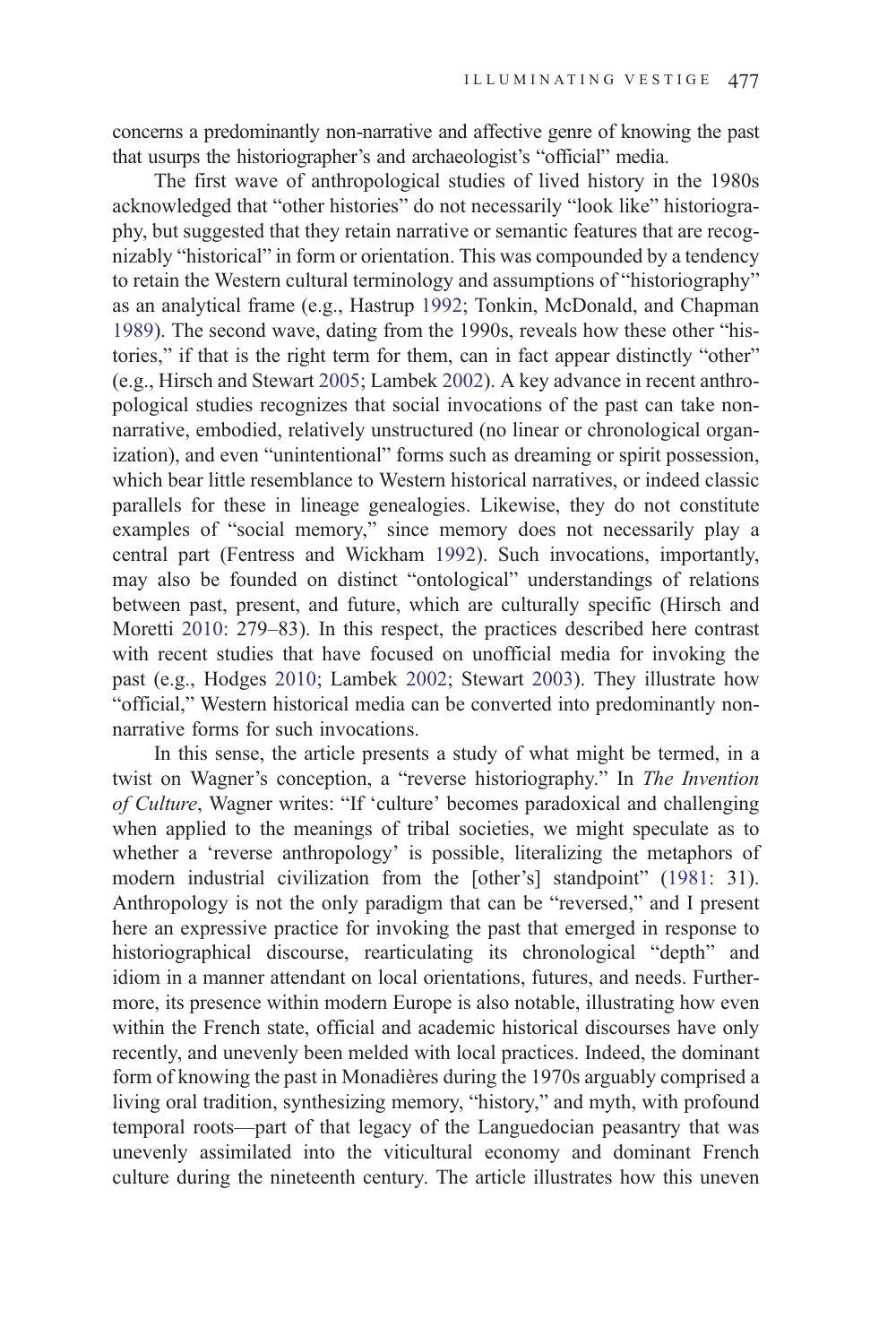<span id="page-5-0"></span>process of assimilation has produced novel ways of knowing the past within Europe, which cast a distinctive light on official conservation discourses which might view the practices described here as mild forms of "looting the past." [6](#page-4-0) It also illustrates how traces of precapitalist, "peasant" cultural practices are still present within rural social formations in contemporary Europe, in contrast to the thesis of Braudel and others.

Finally, a valuable way of bringing this event into focus is furnished by anthropological theories of "historicity" (Hirsch and Stewart [2005;](#page-28-0) Hodges [2010](#page-29-0); Lambek [2002](#page-29-0)), which offer a counterpart to dominant conceptions of "historical consciousness." As Hirsch and Stewart write:

Historicity describes a human situation in flow, where versions of the past and future (of persons, collectives or things) assume present form in relation to events, political needs, available cultural forms and emotional dispositions.… [It] is the manner in which persons operating under the constraints of social ideologies make sense of the past, while anticipating the future.… Whereas "history" [e.g., Western "historicism'] isolates the past, historicity focuses on the complex temporal nexus of past-present-future.… To understand historicity in any particular ethnographic context, then, is to know the relevant ways in which (social) pasts and futures are implicated in present circumstances (2005: 262–63).

"Historicity," in this anthropological sense, frames the invocation of the past as a cultural practice through which agents "engage with and produce knowledge about [the] past while anticipating [the] future" (ibid.: 267; see also Lambek  $2002$ ).<sup>[7](#page-4-0)</sup> Memory and imagination remain important organs of invocation, but are subsumed into a historically and temporally nuanced conception of human sociality, which allows for analysis of the diverse ways in which the past and future are referenced in cultural practice within an integrative framework. Likewise, it is vital to note that invoking the past *always* implicates the future. In this sense, historicity and temporality are meshed, with the modalities of the latter arguably constitutive of the former (Hirsch and Stewart [2005](#page-28-0): 269– 72; Heidegger [1993:](#page-28-0) 424–49; Deleuze [2004:](#page-28-0) 90–114), an insight which anthropological theorists of historicity are yet to significantly develop, and which I attend to here. Importantly, historicity is also implicated in the exercise of power, given that control over pasts and futures influences action in the

<sup>6</sup> I refrain here from "judging" pottery hunters from a conservation perspective, aware that some might assess this practice negatively as a form of "looting" the area's heritage.

For Lambek, historicity concerns "how the relationship of past to present is locally formulated and understood in the present—how the past is articulated with the present to give a particular shape and form to time." In ethnographic terms, it must be investigated in terms of "the specific discursive forms, registers, and modes of practice by means of which it is produced and engaged" (Lambek [2002](#page-29-0): 11–12). These anthropological conceptions of historicity differ from other usages (Geschichtlichkeit), which may index the authenticity of historical facts; the quality of existing concretely and historically; or have technical meanings linked to phenomenology. While the term "historicity" originates within the Western historiographical tradition, recent anthropological research appropriates it for largely distinct ends.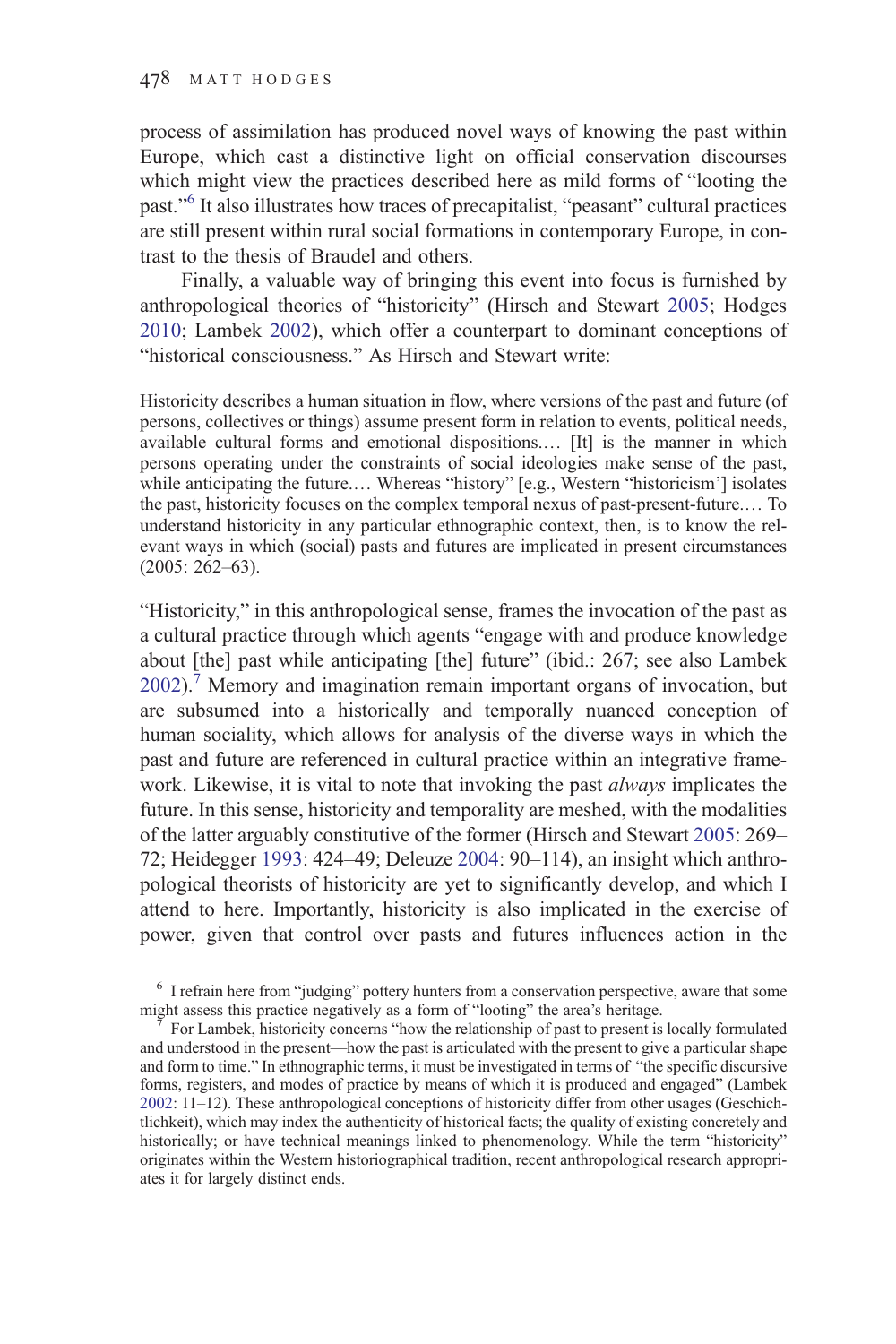<span id="page-6-0"></span>present. Such practices act as a hinge that connects subjects to wider power networks (Munn [1992:](#page-29-0) 109, 115).

This approach therefore foregrounds analysis of "the implications of the meaningful forms and concrete media of practices for apprehension of the past" (ibid.: 113), and their corresponding future orientations, within an anthropology of the lived experience of historical time. Importantly, it positions the practice of historiography within its analytical frame, while acknowledging its distinction and value as a knowledge practice.<sup>[8](#page-5-0)</sup> "Popular history" and the work of the historian are thus social forms of knowing the past, as Samuel [\(1994](#page-29-0)) argues, alongside other practices such as social memory and myth. But the notion of "historicity" offers a working, cross-cultural alternative to both Samuel's historiographically informed framework, and the ways in which anthropologists have drawn on the historiographical tradition, its idiom and ontologies, to frame social ways of knowing the past (Hirsch and Stewart [2005:](#page-28-0) 263–67). It also provides an alternative to other approaches from within the discipline of history, such as Rüsen's [\(1996](#page-29-0)) theory of "historical culture," which it resembles. Such doxic notions of "history" and "historical consciousness" have dominated our theoretical understanding, and their Western origins—including the severance of integrative, dynamic relations between past, present and future—have gone largely unremarked until recently. By contrast, we should immediately note that "historical consciousness" is deployed in this article as an ethnographic term for a "historicity" with elements drawn from Western historiography, and associated ideological conceptions of historical timespace.

### PLACING VESTIGE IN HISTORICAL TIME

Monadières is a village of some six hundred permanent inhabitants, and lies on a brackish lagoon bordering the Mediterranean Sea, some 10 kilometers from the city of Narbonne in the Aude département of the Languedoc région of Southern France. The lagoon supports one of the two economic activities for which the village is locally renowned: it is still fished by a handful of artisanal fishermen for eels. As for the other, much of Monadières' arid, stony earth, crossed by the motorway that leads to Montpellier and Toulouse in the north and Barcelona in the south, is planted with vines whose grapes produce the local variety of Corbières wine. The population, however, is far from comprising an integrated community living off fishing and agriculture. While 55 percent of permanent residents claim to be from the village, the other 45 percent are recent immigrants, and 30 percent of the housing belongs to secondhome owners, of predominantly urban, north European origin. Briefly, inhabitants of Monadières comprised "long-term residents," or "Monadièrois" (those

<sup>&</sup>lt;sup>8</sup> Hirsch and Stewart ([2005\)](#page-28-0) provide an anthropological account of the "historical" and "historiographical" outlook.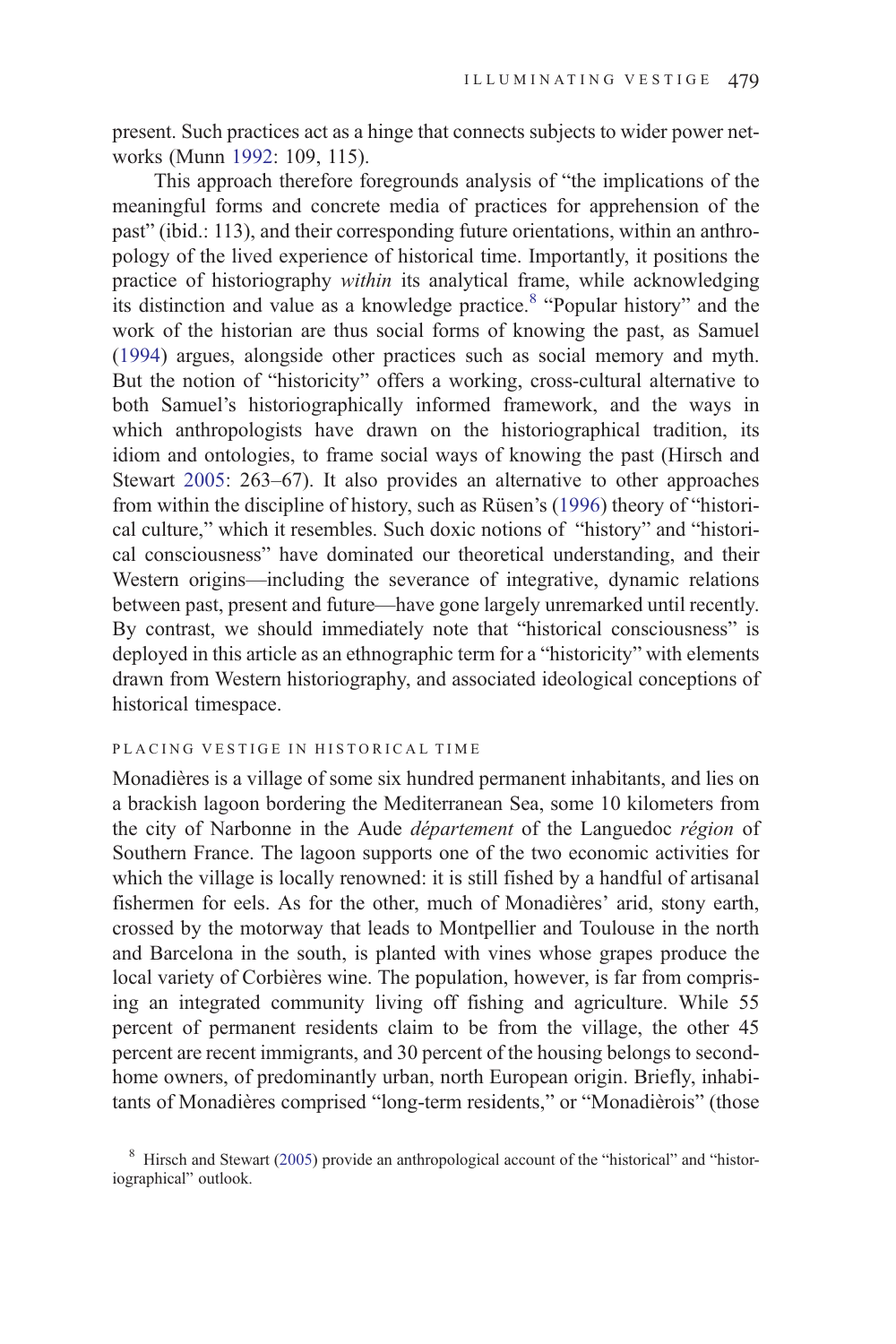<span id="page-7-0"></span>of indigenous heritage, of at least second-generation descent, effectively comprising a "kindred'), "recent immigrants," "second-home owners," and "tour-ists."<sup>[9](#page-6-0)</sup> These social groups as perceived by the anthropologist are viewed as such by local people as well. Any sense of community is thus fragmented, and ongoing tensions exist between Monadièrois and other inhabitants, who many Monadièrois view as "colonizing" the village in a pejorative sense, contributing to their marginalization and dispersal as a social group, and driving up house prices to an unaffordable degree. Agriculture and fishing are also no longer the dominant sources of employment: only 13 percent of the village now lives exclusively off viticulture and fishing, as opposed to 75 percent in 1946, and those who grow grapes do so to supplement an income derived from other jobs. More than 60 percent of the active population works in the shops, service industries, and factories of nearby Narbonne, only ten minutes away by car.[10](#page-6-0) The decreasing importance of Monadières as a site of economic activity, however, has been countered. Since the 1980s, many individuals chiefly incomers—and the *conseil municipal* have begun to cultivate heritage tourism in the locality. The village council is now largely made up of incomers, and the cultural heritage of indigenous Monadièrois is increasingly appropriated for heritage tourism projects. The inability of young Monadièrois to purchase homes in the village is also a serious development, accelerating the group's fragmentation, even if many of those selling houses for inflated sums are their own families.

If the preceding description provides a contemporary snapshot of the village, during the 1970s life was significantly different. To begin with, the population, 376 in 1975, stood at almost half its current number, and over half of the village's working adults still labored within the *commune*, chiefly in viticulture and fishing. Only a third of women worked, as opposed to two-thirds in the late 1990s. Notably, second-home owners possessed a fifth of the available housing, and there were few recent immigrants. The village still "belonged," then, to the Monadièrois. The chief ritual events of the year also revolved around established local industries: the fête de la vendange (harvest fête) in October, and the fête de pêcheurs (fishermen's fête) in July, were the mainstays of the year's festivities. They would disappear or pale in significance by the 1980s, to be replaced by festivals that were increasingly oriented towards tourism by the early twenty-first century.

At a general level, many cultural features of everyday life also pertained to the "deep" or "enduring time"<sup>[11](#page-6-0)</sup> of long-term traditional practices—from the

<sup>&</sup>lt;sup>9</sup> This brief overview masks differentiation within these social groupings.

<sup>&</sup>lt;sup>10</sup> Commune of Monadières, French state censuses of 1946 and 1999, Archives départementales de l'Aude, 11000 Carcassonne.

 $11$  For Gurvitch, enduring time is where "the past is projected in the present and in the future. This is the most continuous of the social times despite its retention of some proportion of the qualitative and the contingent penetrated with multiple meanings.… Among the social classes it is the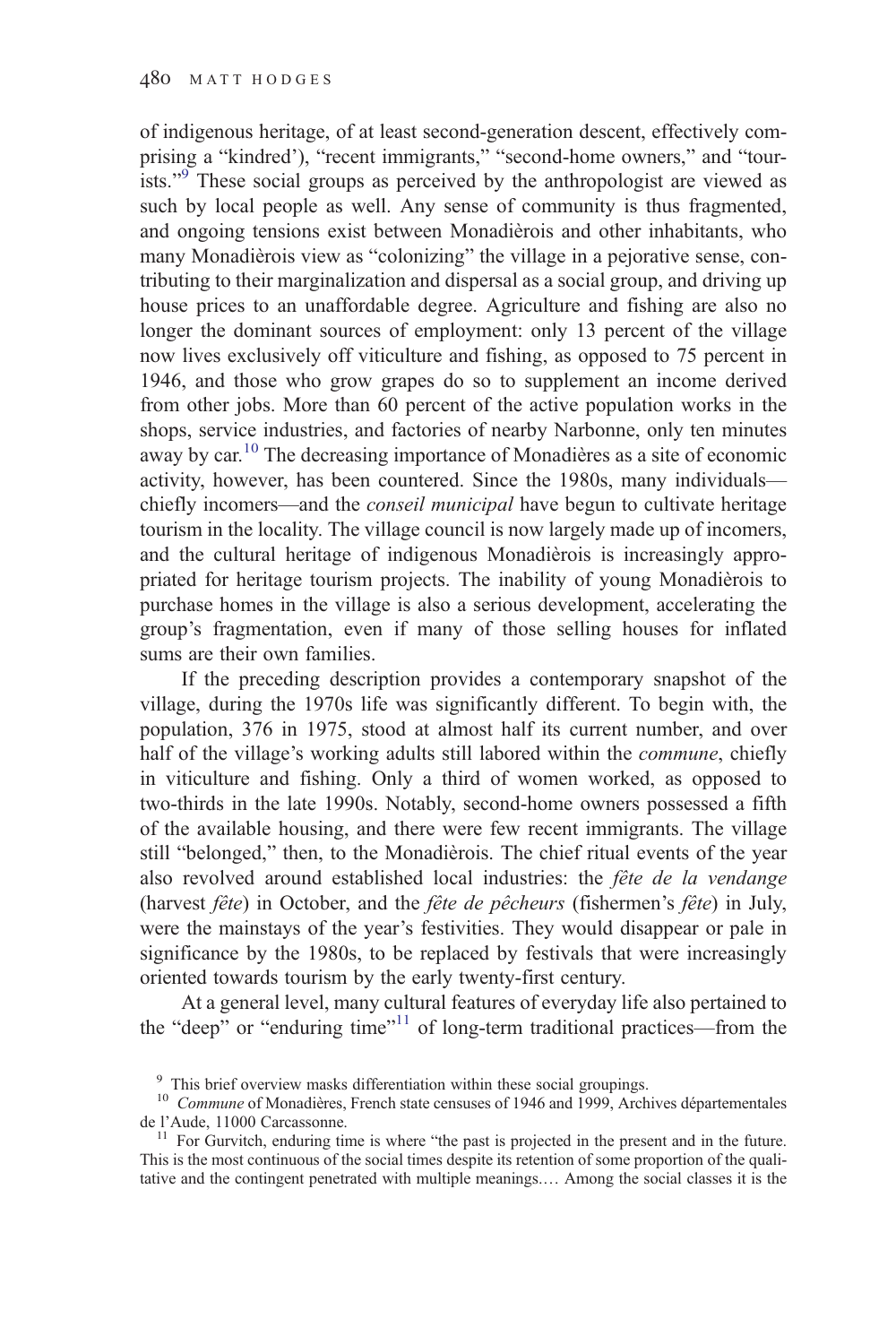<span id="page-8-0"></span>cooking and eating of homegrown or locally hunted food, to the widespread playing of ritualized practical jokes, to the communal evening veillées. The living tradition of "grotesque" nicknaming, for example, endured from those folk cultures of the Middle Ages which had nourished Rabelais (Bakhtin [1984](#page-27-0)); and such everyday practices, which are core emblems of Monadièrois belonging, had been consolidated in their current forms during the long nineteenth century of viticultural expansion, with the emergence of a Languedocian working class rooted in precapitalist "peasant" living traditions (Fabre and Lacroix [1973](#page-28-0)). Ultimately, then, this enduring social time, if fractured and rent by the periodic convulsions of viticultural capitalism, still retained its potential for symbolization as the cusp of an epoch of long-term temporal continuity, in relation to the duration of a life being lived. The past was not yet perceived as the foreign country it seems today, and the future had not colonized the present in so comprehensive a fashion. This rendered the lived experience of the early 1970s, at least, qualitatively different from life in the 1990s.

The second half of the 1970s, however, would see the consolidation of ruptures in living traditions that were already in progress: the vanishing of the conviviality of the veillées with the rapid encroachment of television; the decline of viticulture and contraction of the agricultural workforce; new work in industries such as the Narbonne tile factory or supermarkets; the spread of car ownership and "technologies of comfort" such as the washing machine and central heating; and the easing of cultural values and a shift in the authority of living traditions, following on the heels of the cultural revolution of the 1960s and the expansion of consumer society. In sum, enduring time was being substituted by more *erratic* forms of social timespace.<sup>[12](#page-7-0)</sup> Significantly, there was also a broadening of cultural horizons and conceptions of identity, as the mass media and local tourism rendered Monadièrois more conscious of a world beyond the immediately tangible. This encouraged local identification with regional, French, and European imagined communities (Anderson [1991](#page-27-0)), particularly among the young. It precipitated a rupture in the local temporal fabric, $^{13}$  $^{13}$  $^{13}$  as the past loosened its ties to the cultural media

peasant class, and among the global societies the patriarchal structures which appear to actualize this time" [\(1964](#page-28-0): 31).

 $12$  Erratic time is that "enigmatic series of intervals and moments placed within duration. This is a time of uncertainty par excellence where contingency is accentuated, while the qualitative element and discontinuity become prominent eventually. The present appears to prevail over the past and the future, with which it sometimes finds it difficult to enter into relations.… This is the time of global societies in transition, as our society of today so often is" (Gurvitch [1964](#page-28-0): 32–33).

<sup>&</sup>lt;sup>13</sup> The term "temporal fabric" refers to those cultural media used for the evocation and co-ordination of time and activities, and time's dimensions (past-present-future). These might include calendars, clocks, and so on involved in "time reckoning", but also other symbolic media such as language with its complex temporal markers, or narrative genres (see also Gell [1992](#page-28-0): 118–26).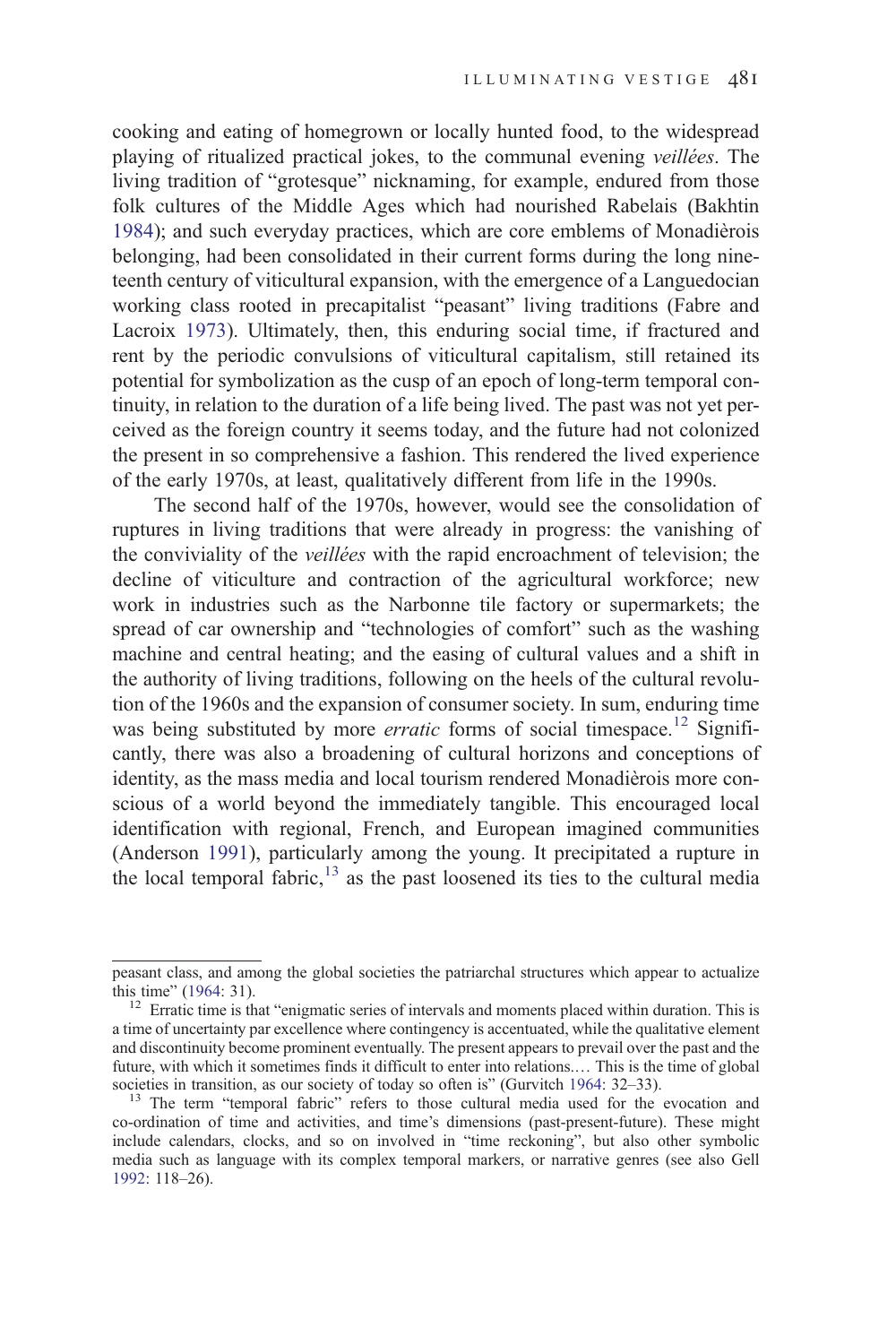of communal oral history, to be invoked more frequently via the mass media of televised history, the local papers, the lieu de mémoire, on a greatly expanded spatio-temporal scale (Le Goff [1992](#page-29-0): 90–97; Nora [1997\)](#page-29-0).

The increasingly differentiated presence of the past—apparent across the Western world—was complemented by a dilation in its volume, driven by an "acceleration" in rates of social change (Hodges [2002](#page-28-0): 210–13). In Monadières, this was intensified by the sudden availability of historiographical media for invoking the local past. In 1979 Jean Roudaut published the first "local history" of Monadières, informed by the extensive but hitherto undisturbed village archives. His interests formed part of the growing influence of the regionalist Occitan movement, another imagined community to assimilate. In this regard, local activists, including the socialist village council, sought to reinvent local living traditions and an Occitan identity as a counterweight to northern French "domination." They viewed historiography as a key resource for revaluing local pasts and making them available for actualization (e.g., Fabre and Lacroix [1973](#page-28-0)). That said, Monadièrois, who were predominantly working class, continued to articulate their independence and dissidence through an overt hostility to the outside world, for which they had long been renowned, that classic "weapon of the weak" (Scott [1985\)](#page-29-0).

A grasp of the longue durée of the commune's political economy is necessary to properly contextualize these substantive transformations.[14](#page-8-0) It is important to immediately note that during the past two hundred years, the plain of Languedoc has had a complex history. Viticulture was the most important economic activity from the mid-nineteenth century to the 1970s, and the subject of a veritable economic boom during the 1870s and 1880s. Its historical development is characterized by instability and crisis, and this has periodically resonated across the varied domains of local life. However, the Narbonnais entered the nascent capitalist economy in the late 1700s with the development of commercial wheat production in the region. The area was renowned for the quality of its grain, such that in 1788 the governor of Narbonne, Charles Baillainvilliers, could write, "There is no region in France that produces better wheat." Wheat took its place alongside an enduring Mediterranean polycultural peasant economy, which was not fully displaced. But after several decades of uneasy co-habitation, viticulture rapidly gained ground as cheap wine became the favored sedative of the French urban proletariat. The transition from this mixed economy of the early nineteenth century to a capitalist, viticultural monoculture by the 1870s was both convulsive and synthetic. It required substantial hybridization of local customs, as the workforce adopted the new organizational arrangements, relations of domination, and ethos of a viticultural proletariat. This was particularly the case among the hundreds of labor migrants

<sup>&</sup>lt;sup>14</sup> This account draws on the work of Fabre and Lacroix [1973](#page-28-0); Frader [1991](#page-28-0); Gavignaud-Fontaine [1997](#page-28-0); and Roudaut [1979](#page-29-0).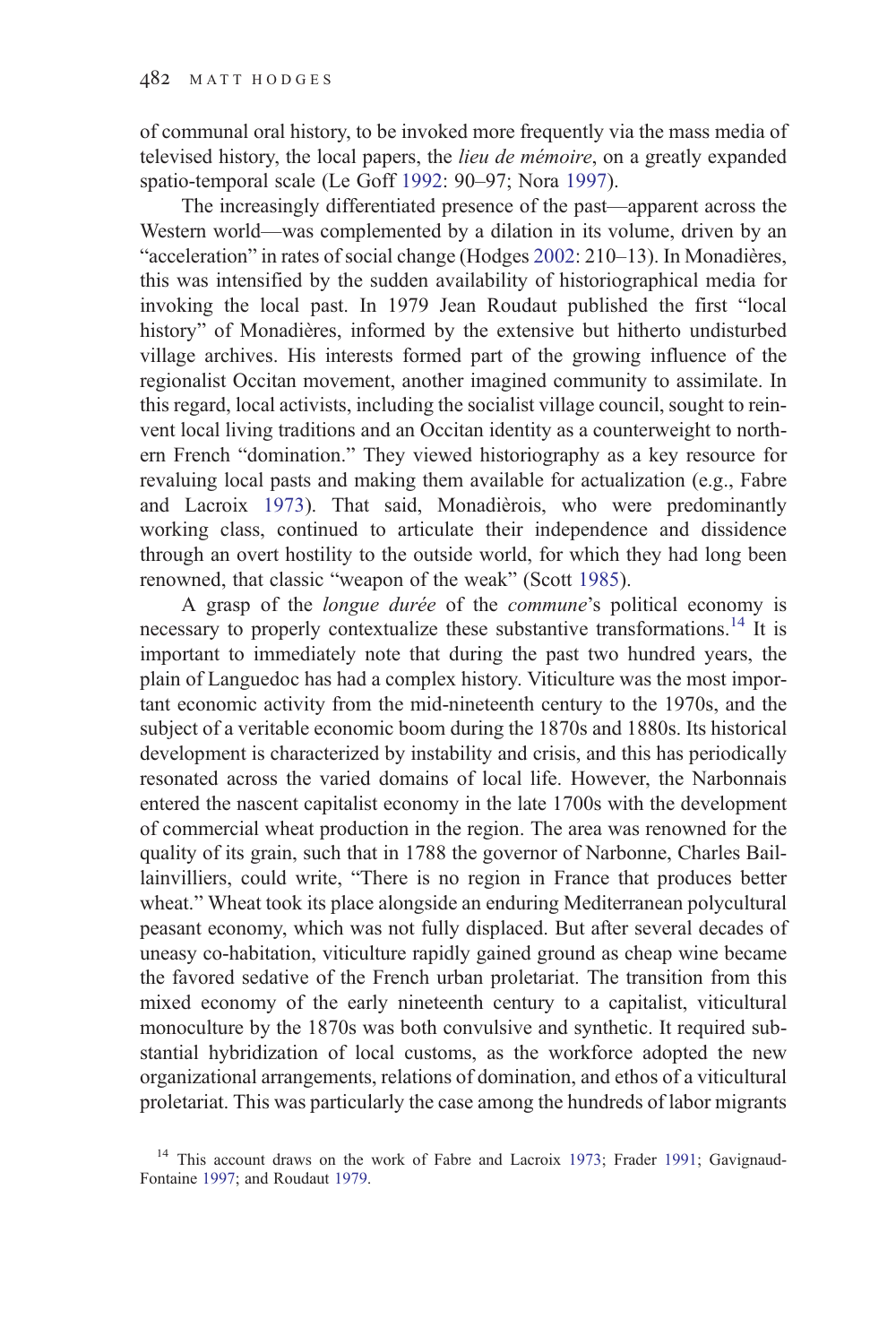from inland, who mainly worked as day laborers (the population of the commune peaked at 1,193 in 1881, compared with 796 in 1856). Yet these modifications grew out of an established, durable peasant culture that, at the customary level, flourished in a climate of increased prosperity (Fabre and Lacroix [1973](#page-28-0)). Thus it was a time of transformation, rupture, and cultural continuity.

Further transformations were in store. The phylloxera crisis of the 1880s, when an invasive plague of insects devastated French vineyards, occasioned a new reorganization of the workforce as smaller producers went out of business. Thirty years later, market crises and the advent of the cave coopérative worked in the small producer's favor, and the viticultural smallholding became dominant. Mechanization followed in the 1950s, which saw the workforce decrease dramatically over the following decade and the introduction of new techniques of production that were vividly recounted to me by older wine growers, who found themselves working alone with machines for much of the time. And throughout this time there was the need to consider what the markets and innovation might bring, such as a drop in prices or new techniques that had to be quickly mastered. While from a long-term perspective viticulture is therefore marked by dynamic historical transformation and crisis, it must be recalled that these changes took place over many years, and importantly, in terms of the lived experience of actual individuals, many aspects of everyday practice may have remained consistent for extended periods. "Traditional" practices were therefore present in periods of short-term historical stability that, apparently insignificant in the *longue durée*, nevertheless stretched over significant extents of a life being lived. Indeed, in conversation it was those times of intensive, substantial change, such as the 1950s and 1960s, which were singled out, rather than intermediate periods when new techniques had been assimilated.

Turning to fishing, the number of fishermen grew during the viticultural boom, from forty-two in 1861 to fifty-four in 1911, before trailing off to ten in 1968. During this time, techniques remained constant, and when transformations occurred they took place gradually, being incorporated into a body of practices in which the past appeared as the way things had always been done. By the 1990s, however, numbers of fishermen had again increased due to the changes of the 1960s and 1970s. Fishermen adopted nylon netting, outboard motors, and fiberglass boats, which enabled them to increase their catches. Nylon nets required less time to construct, and could be left in the waters of the lagoon for longer than cotton netting; outboard motors were faster than sails. Improvements in transport networks and expanding markets then permitted fishermen to increase profits. Such transformations signaled the transition to a capitalist mode of production, whose effects were most strongly felt during the mid-to-late 1970s, when the subsistence ethic had been comprehensively displaced and surpluses converted into capital and disposable income. Village fishermen's principal market at this time became large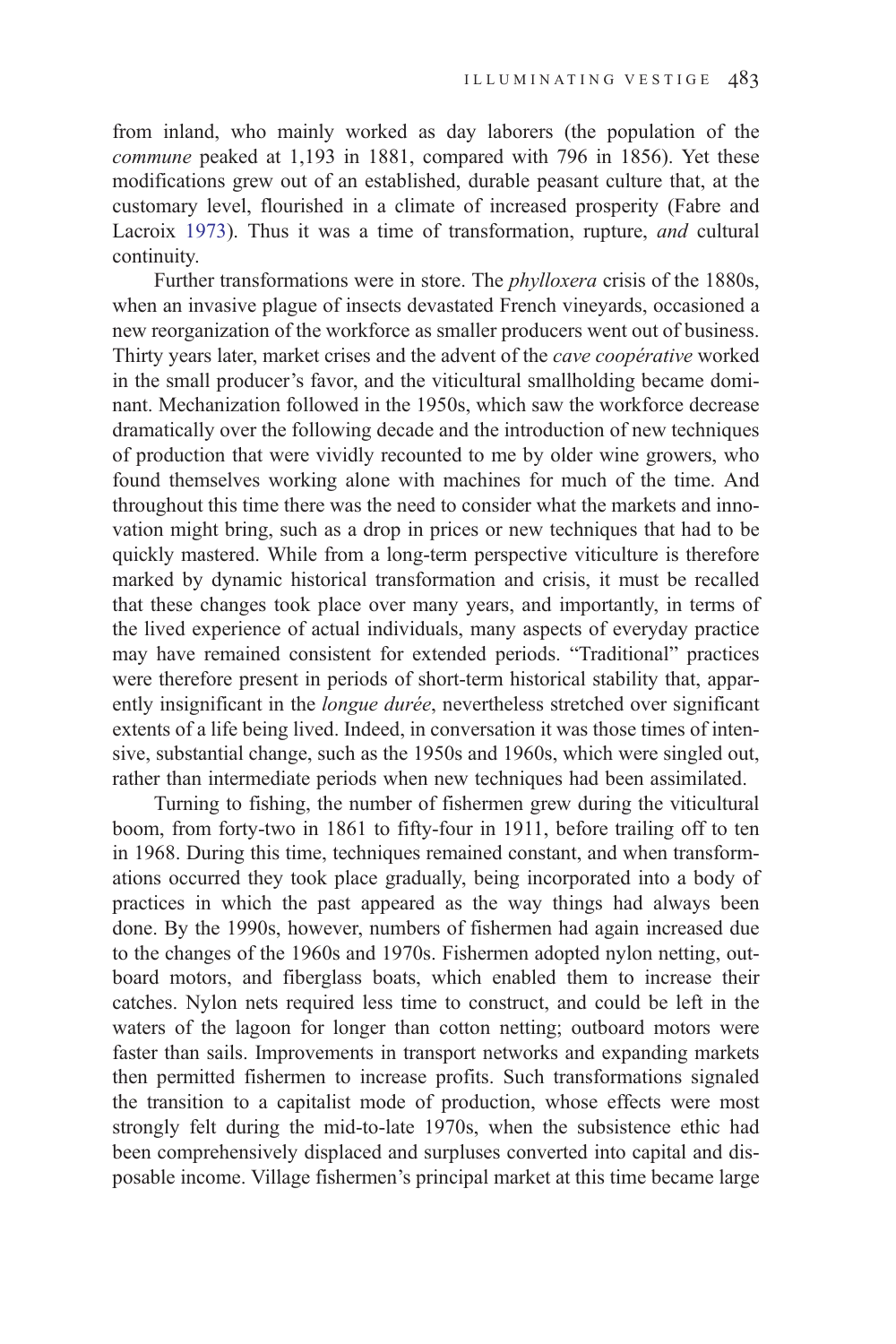commercial organizations in the lagoons around Venice, who purchase live eels, fatten them up, and sell them on the lucrative markets of Northern Europe. Fishermen who were historically subsistence-oriented, and purveyors of their surplus on local markets, effectively became petty commodity producers. The creation of this relative affluence, and the decrease in working hours enabled by low maintenance boats and netting, were instrumental in freeing up "leisure time" among fishing families for pottery hunting.

This overview at once illustrates how different economic activities have experienced different timescales of historical development, although the transformations of the 1960s and 1970s can already be seen to have constituted a notable and turbulent juncture. Intensified experience of cultural upheaval, likewise, was confined to specific periods, such as the 1970s. Finally, let us consider tourism. Historical change in France in the last fifty years has been significantly influenced by the development of an international and internal tourist industry. In Languedoc this assumed the form of state-driven construction projects during the 1960s and 1970s, which resulted in tourism infrastructure being built along the entirety of the region's coastline. Monadières and two other villages on the lagoon's borders, due to environmental obstacles, remain the only settlements that were not restructured. These developments diversified at the end of the 1970s into a state-led project to create a new, decentralized tourism infrastructure to satisfy "holiday-makers'" desires for diverse experiences, while channeling capital into rural areas negatively affected by the modernization of agriculture. The plan was to mobilize the celebrated diversity of the French state just as it was publicly perceived to be threatened by homogenization. Regional ways of life, often transformed beyond recognition by postwar upheavals, were symbolically codified in museum exhibits; the idiosyncrasies of regional produce and the built environment were repackaged for tourists; the ever-increasing narratives of local and professional historians were utilized to provide depth to this differentiation of identities that would render each region unique, and inviting.

The tale is that of the problematic development of rural tourism under European modernity, linked to the broader development of cultural and heritage tourism (Boissevain [1996;](#page-27-0) Hewison [1987](#page-28-0); Samuel [1994\)](#page-29-0). The first incidence of heritage tourism in Monadières is traceable to the businesses of Pierre Cadassus, an entrepreneur and fisherman. In the late 1970s he started to offer hospitality services at his restaurant that incorporated symbolizations of local cuisine as products of historic local traditions, and fish dishes in particular as the product of historic artisanal fishing practices, via decorative wall-displays and menu texts (see Hodges [2001](#page-28-0)). This disembedding of local cultural practices in terms of a distinctive local heritage, and their commodification for tourists, were followed by projects focused on the consumption of "traditional" local products and the past-infused ambiance of the built environment,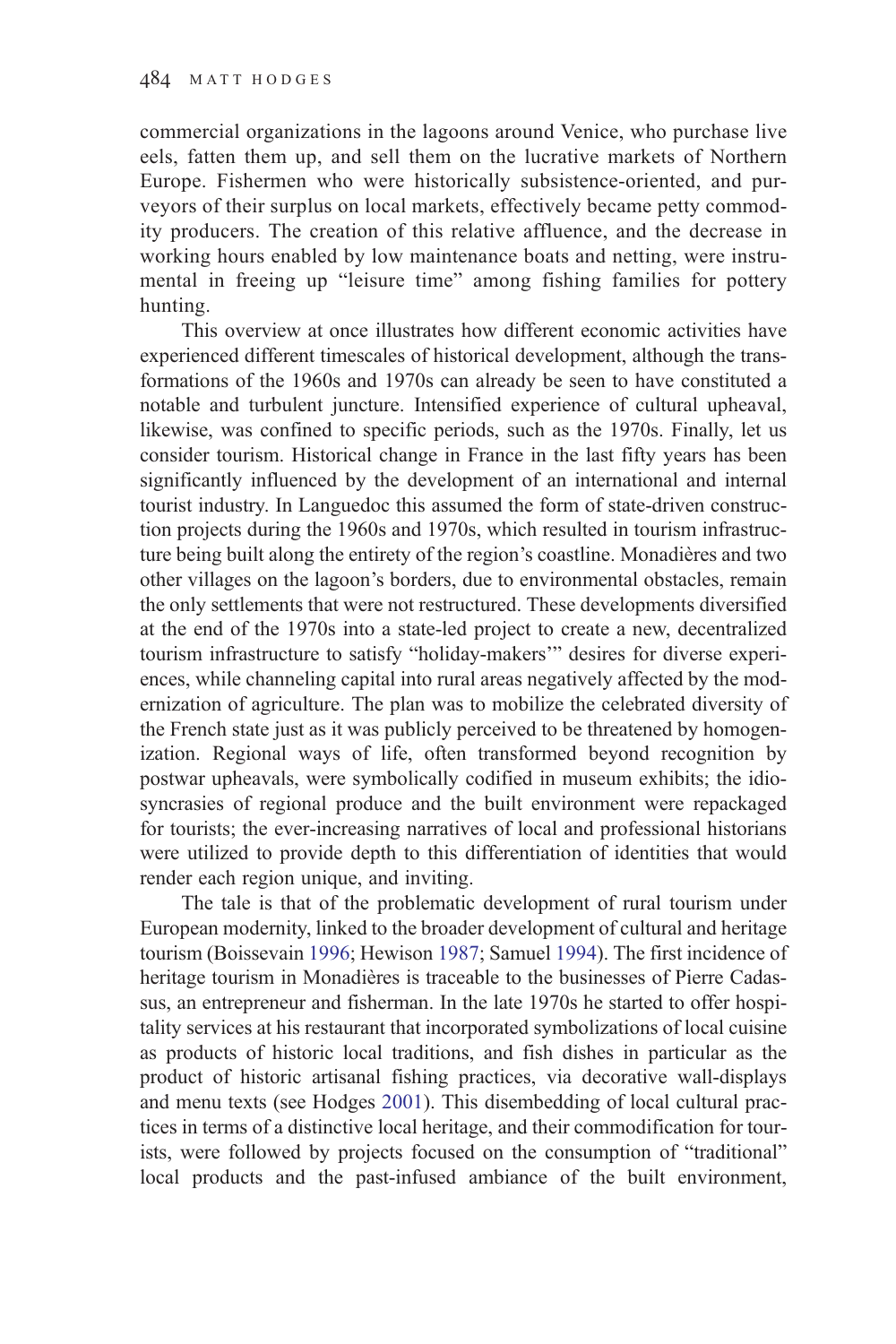<span id="page-12-0"></span>linked with enjoyment of the "natural" heritage of the locality ("eco-tourism"). The conseil municipal took a leading role in these matters, which constitutes a further rupture in local relations with the past during the 1970s. But at the time, the most pressing issue for Monadièrois concerned plans to develop the village as a yachting marina and a luxury hotel, which were ultimately thwarted by the instability of the marshy ground. Such developments nevertheless awakened Monadièrois in a further concrete manner to the expanding and encroaching world beyond the village.

The cumulative result in local consciousness of these long-term changes—the mechanization of viticulture, technological advances in fishing, processes of "detraditionalization" (Heelas [1996](#page-28-0)), the changing cultural fabric and parameters of everyday life—was a dramatic, rapid "compression" of the social and spatio-temporal horizons of Monadièrois. This can be viewed as a local manifestation of what has been identified as a second round of "time-space compression" in Western Europe (Harvey [1989\)](#page-28-0). For Harvey, time-space compression signals "processes that so revolutionize the objective qualities of space and time that we are forced to alter, sometimes in quite radical ways, how we represent the world to ourselves" (ibid.: 240). Two modern epochs of time-space compression have been identified: 1850–1918, and the 1970s onwards. Harvey singles out telecommunications technology as central to the second period, which significantly affected life in Monadières. He also identifies globalization as a driving force, whose influence is pervasive in those changes to the local political economy just detailed (ibid.). While the 1980s and 1990s saw these changes come to fruition, in Monadières their impact was undoubtedly most strongly felt in the 1970s, when the contrast with earlier forms of life was most notable and vividly experienced, according to oral history accounts (see Hodges [2010](#page-29-0)). Of particular significance to local historicities was the sudden need to differentiate local senses of belonging from the visible and increased presence of wider communities and associated pasts and futures, a dilation in the depth and volume of the "knowable" past enabled by the impact of mass media, and an increased prominence of "historical consciousness" as a form of historicity. "History," in this sense, became visible as a dominant narrative practice through which relations with the past were constructed, and identities in the present legitimized. As Friedman writes: "The construction of a past in such terms is a project that selectively organises events in a relation of continuity with a contemporary subject, thereby creating an appropriated representation of a life leading up to the present, that is, a life history fashioned in the act of self-definition. The people without history in this view are the people who have been prevented from identifying themselves for others" ([1992:](#page-28-0) 837). That said, rather than constituting a "people without history" whose right to historical self-definition was denied through oppression, the Monadièrois were in fact a people with a distinct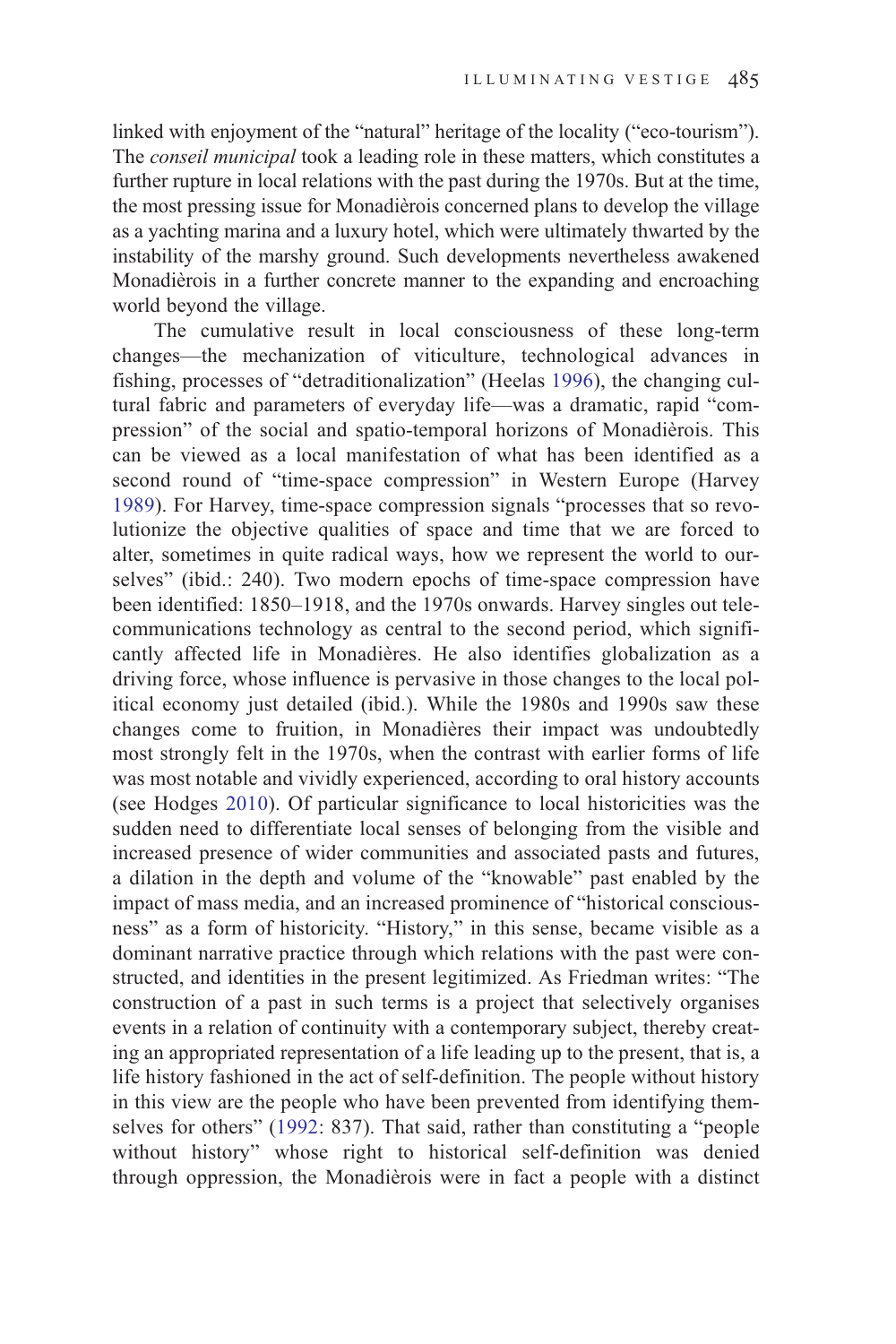<span id="page-13-0"></span>set of relations with the past which had their origins in precapitalist "peasant" cultural practices.[15](#page-12-0) The advent of pottery hunting in the late 1970s marked the moment when these came to be hybridized with dominant cultural traditions, to create a new path into the future.

For it is during this turbulent period that interest ignites in Roman vestige. The ceramics concerned date primarily from the first to forth centuries AD, and were generally produced at sites in southern France—principally la Graufesenque near modern Millau in the Aveyron, Montans in the department of the Tarn, and Narbo Martius itself—hence the name "Gallo-Roman." There were also shards of red-figured Greek pottery to be found, dating from c. 500 BC. Pottery can be hunted in two locations close to Monadières: one in a vineyard outside the village, where the ruins of a Gallo-Roman villa can be seen and Gallo-Roman roof tiles lie casually flung beneath bordering scrub oaks, and another on the other side of the lagoon. It is here, in the shallows and on the beaches, that the pottery hunts of the late 1970s took place, and the Monadièrois cultural practice of "reverse historiography" emerged.

#### THE POTTERY HUNT: AN ARCHAEOLOGY

"You had to stop the kids in the village from mucking about," Jean Roudaut told me one afternoon on the balcony of his house in place juin 1907, the main square of Monadières, as we looked out towards the pottery-hunting grounds across the lagoon. "Especially as I had my son around. So we took them swimming, taught them to play volleyball, and je les ai tous emmené au poterie (I took them all to look for pottery)." And it was in this casual way that a novel "craze" for seeking out the debris of antiquity caught on with the children of Monadières, and soon after among many of their parents.

Roudaut chose the square's name himself, when he was commissioned by the socialist *conseil municipal* to re-baptize the village streets in the early 1980s, and the name commemorated the assassination of a villager by the French army during the Narbonne wine riots in June 1907. This reflected his belief in the value, as he told me, of local historiographical knowledge of the past, and his desire to make this available for Monadièrois, in keeping with French socialist and regionalist ideologies.<sup>[16](#page-12-0)</sup> A professional historian and Breton nationalist who lives in Nantes, Roudaut has visited Monadières since his father-in-law purchased the first second home in the village in the 1950s, and has owned a house there since the 1960s. He has also published

<sup>&</sup>lt;sup>15</sup> This cultural continuity therefore extended beyond the postwar watershed singled out by Braudel, Mendras, and others as the end-point of the French "peasantry." The appearance of a viticultural proletariat in Languedoc in the nineteenth century likewise conflicts with their timescale for rural historical change (see Fabre and Lacroix [1973](#page-28-0)).

<sup>&</sup>lt;sup>16</sup> This sentiment was shared by the socialist "History Workshop" movement.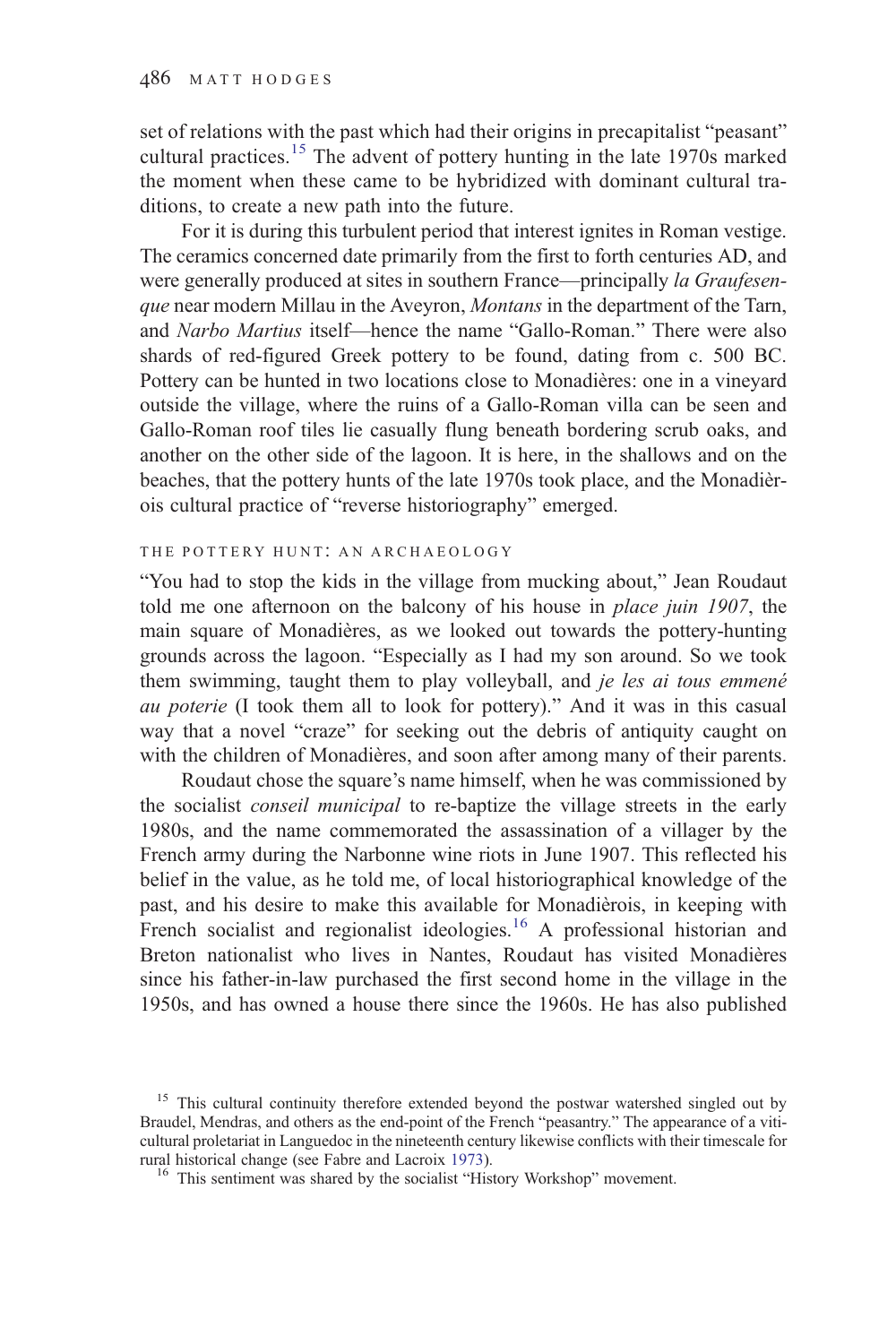<span id="page-14-0"></span>two "local histories" of Monadières, and is sufficiently well integrated into village life that he can claim to be a co-founder of the *boules* association.<sup>[17](#page-13-0)</sup>

For Roudaut, then, Roman vestige is chiefly invoked in relation to specialist and local historiographical, and to a lesser extent archaeological knowledge about its provenance. His interest is in many respects as informed as that of a professional archaeologist. It is also linked to the work of a small museum in the nearby village of Peyriac-de-Mer. But it lacks most of the institutional context, legitimacy, and orientation of the field of academic archaeology, and instrumentalization with its disciplinary and technical apparatus. The character of his own interest in terra sigillata might thus be viewed as an expressive manifestation of his historiographical interests. That said, he constitutes an exception to historic trends in local pottery hunting. The presence of historiographical media for invoking the local past that derived from his seasonal residence in the village in no way over-determines how Monadièrois respond to ceramic vestige, as we will see.

During the 1970s, Roudaut told me, when he first discovered pottery shards in a vineyard, he became excited. He collected all the vestige he could find, and took it to the small museum of local history in nearby Peyriac-de-Mer. Few people in Monadières have actually visited this museum, whose holdings consist of modest amounts of pottery, mosaic, tiles, and amphorae. At the time, a local historian dismissed most of his finds as of medieval origin, though his identification of some Gallo-Roman shards encouraged the Breton. As Roudaut soon discovered, the only Monadièrois who hunted for pottery was a local architect called Castaings. He was willing to show Roudaut where to look. And as Roudaut's interest developed during the 1970s he built up a sizeable collection, while contributing to the museum's project to chart pottery deposits.

During this time, the Roudauts often supervised village children. They were teachers and on holiday—a luxury that many Monadièrois could not yet enjoy—and would mind local children during the long summer holidays as a favor. Initially, the Roudauts would motor out with several children in their dinghy to the far bank of the lagoon and scour the beaches for pottery. Alternatively, there would be wading in the shallow water, or swimming with a snorkel and mask, which was often more fruitful. But children soon began to seek out pottery by themselves, and not always when the Roudauts were in Monadières. As Roudaut told me, children would come across a fragment of pottery; then would show it off to others. These in turn would ask where it was recovered. Then they too would be off to hunt in the same location, and invariably return to show Roudaut what they had found.

<sup>&</sup>lt;sup>17</sup> Roudaut was professeur de Première Supérieure (Khâgne), and prepared history students for entry to the École normale supérieure and Ecole des hautes études commerciales. He was also parttime lecturer at the Université de Nantes, and has published widely on Irish history.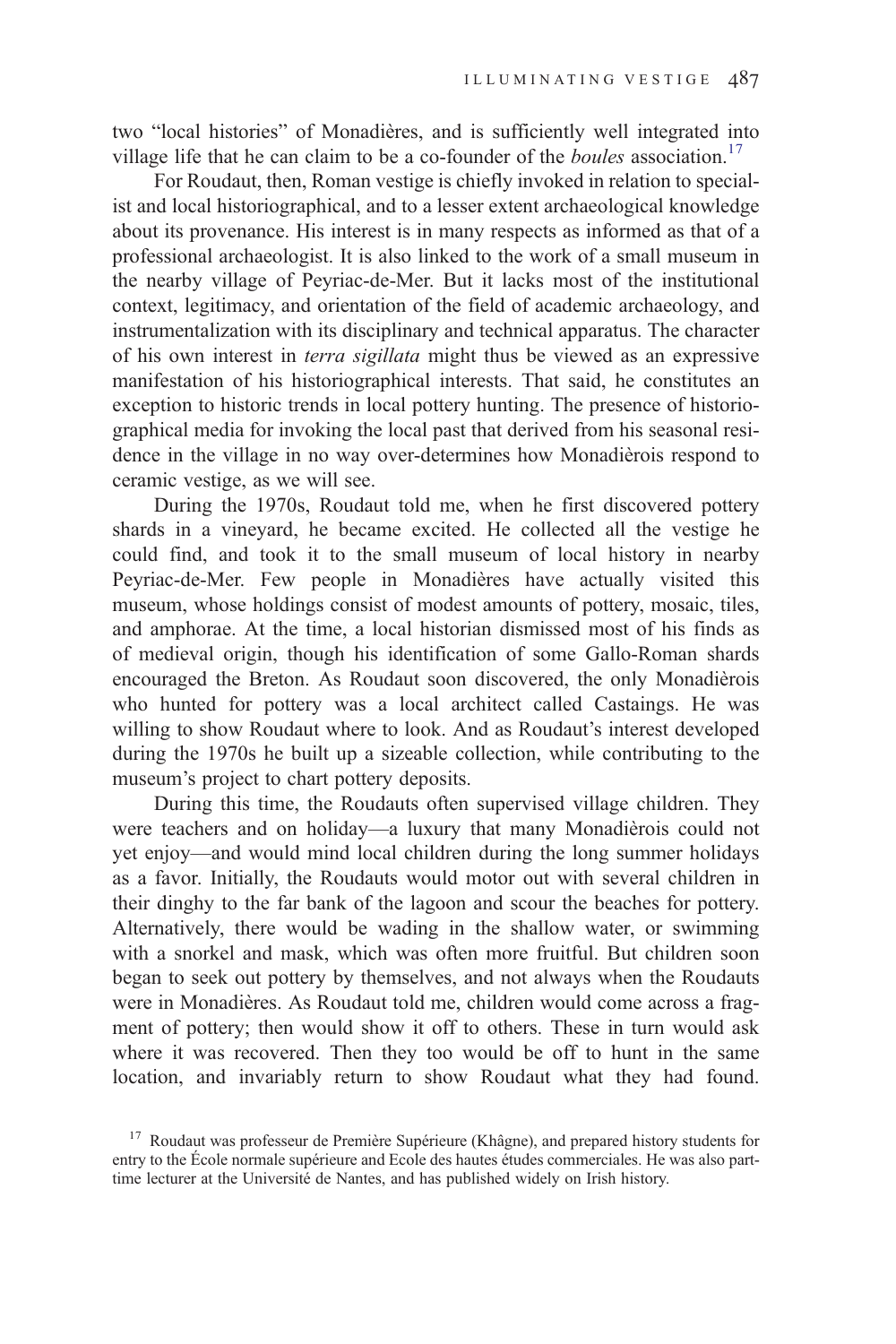Likewise, when Roudaut arrived from Nantes, kids would be waiting with shopping bags of debris. A few of the children wanted him to identify the remnants, and he carried out research into the historical literature for this purpose, although most just sought praise for their finds. And it was not long before their enthusiasm spread to their parents.

These families were drawn from the full spectrum of local occupations, including fishermen, wine growers, the village carpenter, and those who worked in the service industries of Narbonne. By all accounts, the majority of adults at the time left school early and were not acquainted with historical accounts of the region's past. There was little interest in nationalist or written histories, for example. During the late 1960s, regional television programming—diffused via the only television in the bar—had awakened Monadièrois to the tales of the Cathars, heretics who inhabited the area in the Middle Ages and who were invoked in terms of regionalist identity. But according to the testimony of several informants, this was the only significant example of local uptake of historical discourse, aside from occasional reference to key republican symbols such as the Revolution of 1789, conjured by the statue of "Marianne" in the main square, or her face on the currency. Importantly, such discourse was translated into local, oral genres of historicity. Indeed, testimony reveals that Monadièrois historicity was chiefly elicited through oral narratives of the kindred's activities, the mythic stories of the Catholic Church, and "tall tales" of fishing exploits, for example.

This picture dovetails with academic accounts of popular Languedocian historicity at the time, which was particularly marked by the performative rhetoric of Occitan storytelling (see Coulomb and Castell [1986](#page-28-0)). It also exhibits continuity with historical descriptions of living traditions of historicity among the Languedocian peasantry during the nineteenth century and earlier, suggesting features of long-term cultural continuity (Fabre and Lacroix [1973](#page-28-0)). Although provincial academies across France during the eighteenth and nineteenth centuries occasionally featured reports on ancient finds by local aristocrats and priests, including in the Narbonnais, this awareness and valorization of antiquity was not present among the peasantry. In sum, the novelty of this hybrid historicity should not be underestimated even if it requires a leap of the imagination to take stock of how rapidly "historical consciousness" has subsequently become diffused. The alterity of prior relations with the past should instead be emphasized. Today, of course, pride in local archaeological relics and awareness of connections to wider "history" are pervasive in rural European historicities, and often framed by heritage and tourism discourses (see Hodges  $2001$ ;  $2011$ ).<sup>[18](#page-14-0)</sup>

<sup>&</sup>lt;sup>18</sup> This account of Monadièrois historicity prior to the 1970s is not intended to cast local ways of knowing the past as a "mythical" premodern consciousness. Clearly, the village was very much a part of "history" as understood by Braudel [\(1989\)](#page-28-0) and others, and illustrated above. But local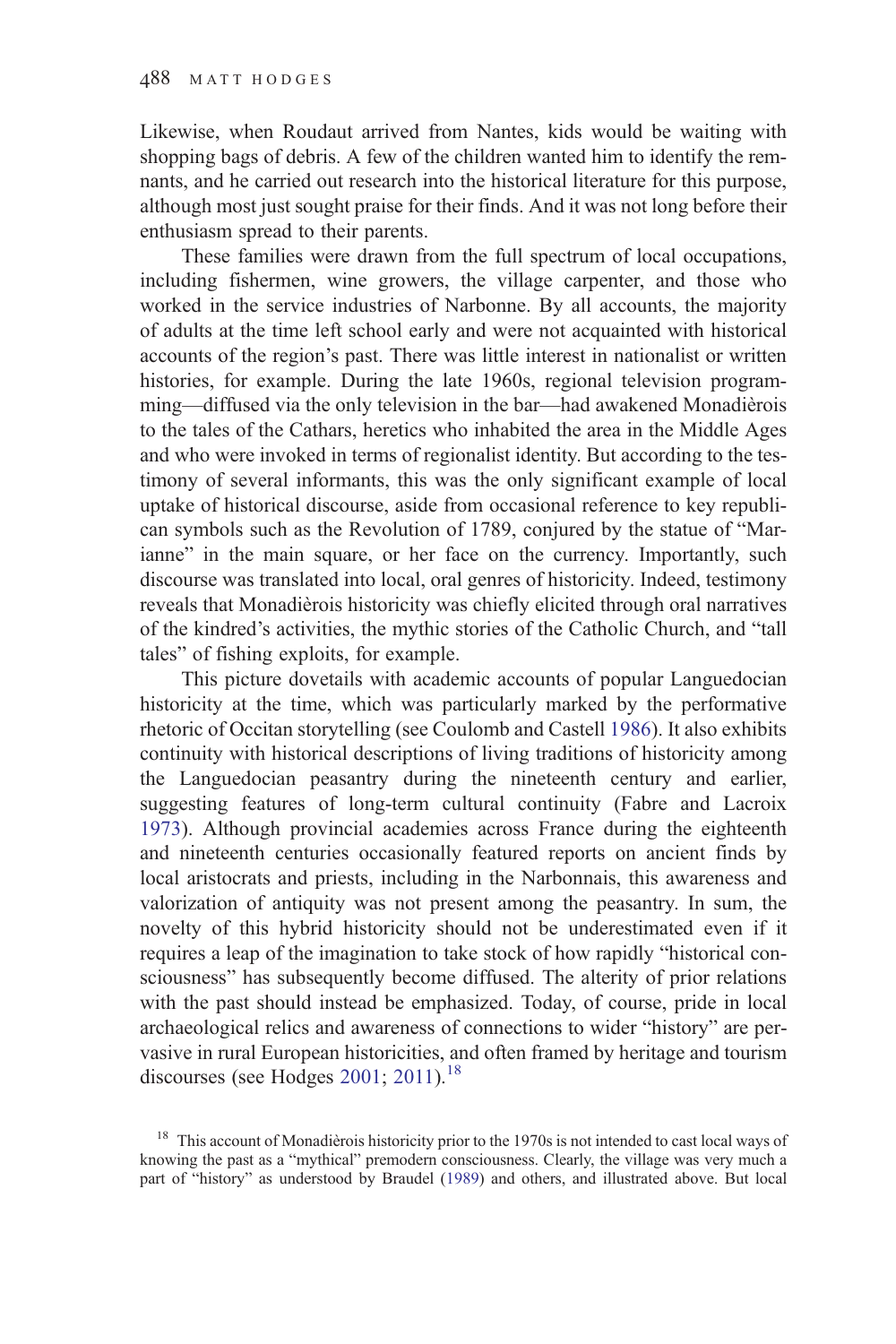<span id="page-16-0"></span>Monadièrois parents' involvement with pottery quickly took the form of a trip "en famille." It also coincided with the first recreational use of the lagoon by villagers for swimming and sunbathing, and the first instance of villagers that were not fishermen buying boats for leisure activities. This hunt en famille in fact approximates a classic tripartite ritual structure (Turner [1969](#page-30-0); van Gennep [1909](#page-30-0)). Villagers would change into leisure wear—which differed significantly from everyday village clothing—or swimming costumes and motor in their skiffs to the hunting grounds across the lagoon. Such was the differentiation of this relaxed conduct and physically revealing mode of dress from existing and stringent village norms—especially for women—that it could be termed a "rite of separation," with the ensuing hunt occurring in a state approximating a transgressive liminality. Monadièrois would moor in family groups within close proximity. This was a significant reversal for the fishermen who, in competition over resources, usually worked alone to conceal where they placed their nets. The presence of women was also without precedent. Likewise, the squandering of time and labor that would formerly have been used for mending nets, tending to the allotment, or other chores, was a novelty, and for fishing families was enabled by the prosperity that the short-lived boom in fishing catches had brought. The hunting locations—good fishing grounds that bore working names in the local Occitan dialect—assumed novel, transient identities, resonant with expressive historicity. The hunt itself would involve swimming, snorkeling, or wading in the shallows, and villagers often set up an encampment on the beach nearby to rest, eat, and take stock of their finds. Finally, after several hours, they would motor back to their lives in the village. The boats would be moored back in the small working port, the hunters would wash the silt and briny lake water from their bodies, and all would change back into everyday clothing. This ritual of re-incorporation brought the day's transgressions to a close—although in the captured shard, suntanned body, and the mind's eye, the transformative agency of the hunt endured.

The paraphernalia of the hunt—the fishing boats temporarily reinvented as leisure boats, the fish buckets used as containers for collecting shards, all the beach wear and parasols and picnic food that was prepared—can thus be viewed as symbolic tokens that enhanced this ritualized invocation of the past. In turn, the ritual effected a durable transformation in local historicity, as participants assimilated this novel "historical consciousness" of the locality

relations to the past were focalized predominantly via enduring oral and kin-based historical narratives, and mythical tales, rather than historiographical and nationalist ones, even though elements of the latter were familiar to many villagers. I base this assessment on cross-referencing interviews with informants, including Roudaut, and do not believe it constitutes an historical mythologization of the past on the part of contemporary villagers. I address local equivalents of the traditionalmodern historical schema, including the topic of historical mythologization, in Hodges [2010.](#page-29-0)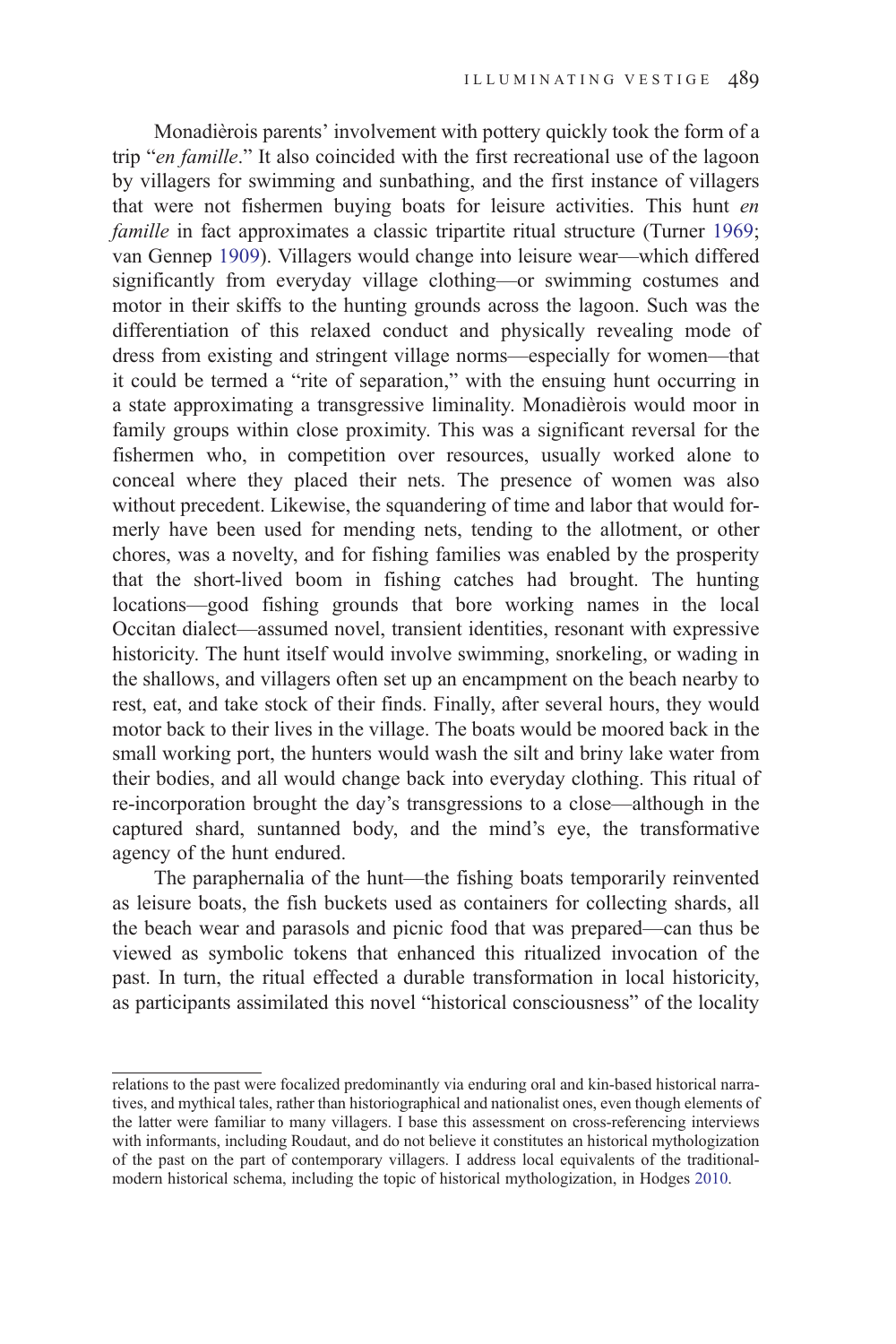<span id="page-17-0"></span>into everyday practice through the contemplation of fragments at home, oral reminiscence of the hunt, and involuntary thoughts of the Gallo-Roman past during daily life. The pottery hunt employed a series of symbolic tropes that imaginatively articulated the individual into an emergent social timespace infused with Roman precedents via transformative ritual practice (Fernandez [1986](#page-28-0); Gurvitch [1964](#page-28-0)). I will analyze this rite de passage further shortly.

Contemporary informants attest that in the late 1970s there was a sudden growth of interest in Monadières concerning the vestige of its Gallo-Roman past. Exact numbers are hard to determine, but from the testimony collected it seems likely that some 35 percent of the total population was actively involved, with gossip spreading news of their exploits throughout the village. The "craze" for collecting Roman vestige continued into the early 1980s. The extent of local enthusiasm is exemplified by an incident in the late 1970s, when an area on the lagoon's northern shore was excavated. Contractors were converting a zone of scrub and tamarisk into a car park for hikers and pleasure boaters. Working with excavators, they uncovered large quantities of unspoiled Roman amphorae and many extraordinary pieces of Gallo-Roman pottery. When the news spread to Monadières the village youth became excited at the thought of obtaining the pottery, which the contractors viewed as so much wreckage to be cleared. One weekend, when the site was shut, they scaled the fence and made off with all the vestige they could carry. The contractors soon discovered what had happened and called the police. The police insisted that all pottery must be returned—not because it was a marketable commodity or due to its cultural value, but because the youngsters had violated private property. As a lesson to all involved, police officers and contractors ceremonially destroyed the vestige in the presence of the young Monadièrois. In today's climate of official interest in the local past—in terms of its economic value for heritage tourism, for example—one cannot imagine such vandalism being sanctioned. The vignette demonstrates vividly the extent to which official opinion about the past's value has changed.[19](#page-16-0) It is also a clear illustration of the oppositional character of pottery hunting in the 1970s, a point to which I will return.

Finally, it is important to have a concrete sense of what the experience of pottery hunting was actually like. In the words of one informant, "You drift on the water's surface, the sun heating your body. Or wade through the shallows, the cool silt between your toes, your eyes peeled for a rust-red shard on the mud … until suddenly you spot a fragment. The excitement mounts as you

<sup>&</sup>lt;sup>19</sup> I have already mentioned the destruction of Narbonne's "Roman" walls. It is also well known that a long-time mayor of Monadières in the early twentieth century, who was president of the Narbonne archaeological association, ordered a Gallo-Roman mosaic discovered in one of his vineyards to be ploughed in for financial reasons (Roudaut [1979](#page-29-0)). In this regard, Stewart notes how "The past is constantly being re-evaluated and revalued as an object of interest and consequently as a source of wealth" ([2003:](#page-29-0) 287).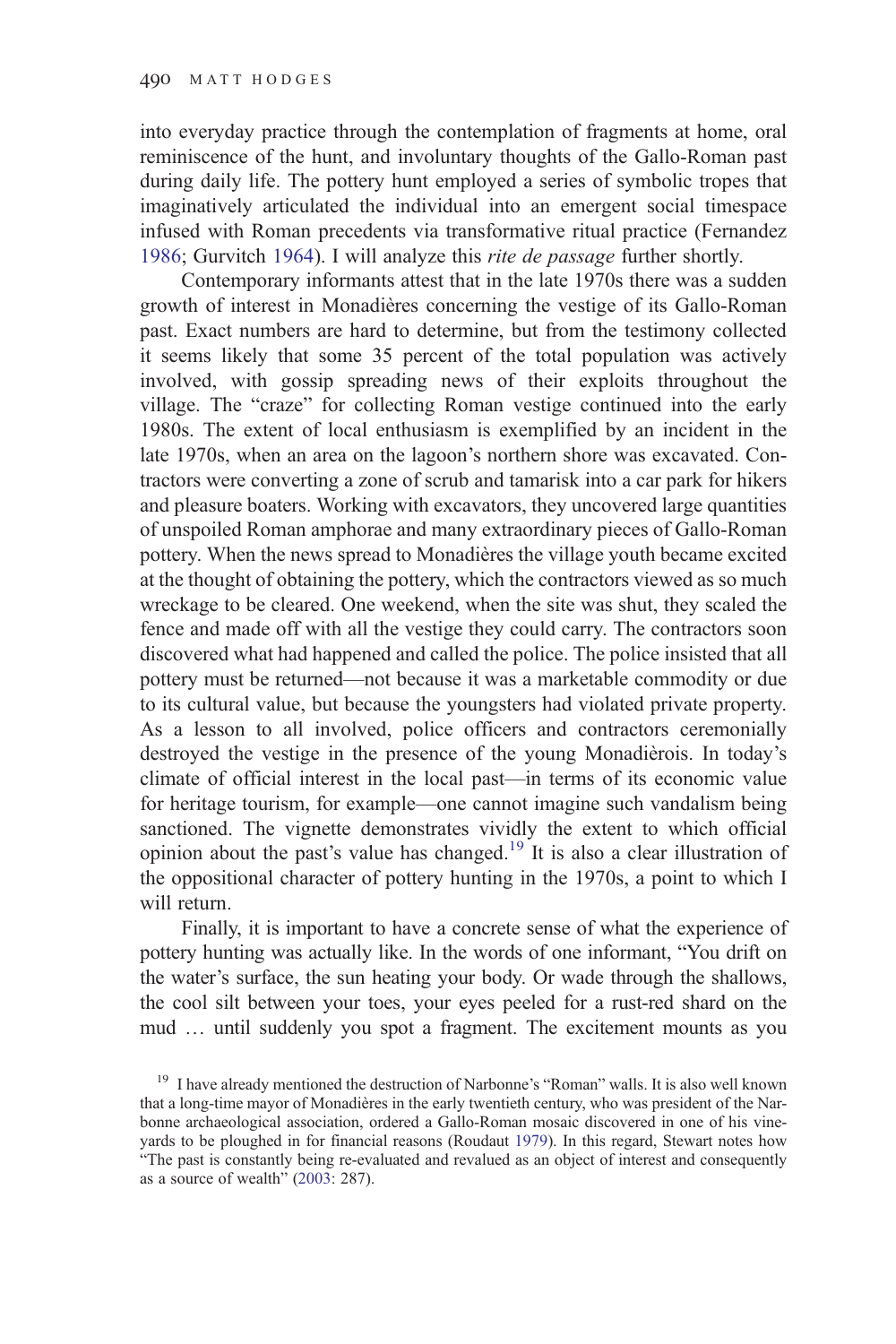<span id="page-18-0"></span>rinse it off. You try to discern—as experience grows—if it is something unusual, or unexceptional and unmarked.… And there is disappointment at the thought that it is only a chipping. Or satisfaction as the contours of a lion or other emblematic beast becomes visible. Or even—on a lucky trip—that portrait of a gladiator with a spear." Though subjective, this description of the hunt is representative. It was an intensely future-oriented practice, eager (if not avid), unfolding in an intensified, sensuous present, and fixed on the past's invocation through sensory apprehension of the aesthetics of its material debris, and their direct impact on the nervous system. Given both the pleasures of the pottery hunt and its potential rewards, it was also, by all accounts, addictive. Yet the verbalization of this activity masks the moment of initial recognition, which given the primary role of the senses and related loosening of the sense of self, would arguably have been "pre-subjective" in nature. In this sense, preliminary contact with vestige and the past, for most Monadièrois, was rooted in bodily affect (Massumi  $1995$ <sup>[20](#page-17-0)</sup>

### THE POTTERY HUNT AS A GENRE OF EXPRESSIVE HISTORICITY

These beliefs occur in a historical context in which one mode of production and life is being supplanted by another … [and] can be thought of as mediating two radically distinct ways of apprehending or evaluating the world.

———Michael Taussig ([1980:](#page-29-0) 17–18)

It is valuable at this point to recall those expressive experiences of the past identified by Hirsch and Stewart ([2005\)](#page-28-0), Lambek ([2002](#page-29-0)), and Stewart [\(2003](#page-29-0)), which contrast with the narrative fashion in which Western Europeans are habitually said to invoke the past—itself arguably a product of the dominant role of historiographical discourse in Western society and its tendency to eclipse or assimilate other historicities. Lambek, for example, analyzes the practice of spirit possession in northern Madagascar as an improvisation with the past and cultural media for its invocation. The creative character of such invocations plays freely with the "truth" in naturalistic terms, but the pasts invoked also retain residues of the open-ended, emergent experience of temporal becoming that characterized their moments of origin. Manifestations of spirits are grasped as a living presence of the past open-endedly unfolding in the timespace of possession (Lambek [2002:](#page-29-0) 11–14). Spirit performances here involve a radically different conception of our relationship to the past to that dominant in the West. In popular Western ideologies and Western

<sup>&</sup>lt;sup>20</sup> "Affect" refers to that "terrain that is pre-subjective without being pre-social. As such, it implies a way of apprehending social life that does not start with the bounded, intentional subject while at the same time it foregrounds embodiment and sensuous life" (Mazzarella [2009](#page-29-0): 291). Affect comes before emotion, and can be glossed as that embodied, impersonal set of indeterminate felt reactions to stimuli, from which we extract and "fix" emotions and concepts with the signifying logics of culture.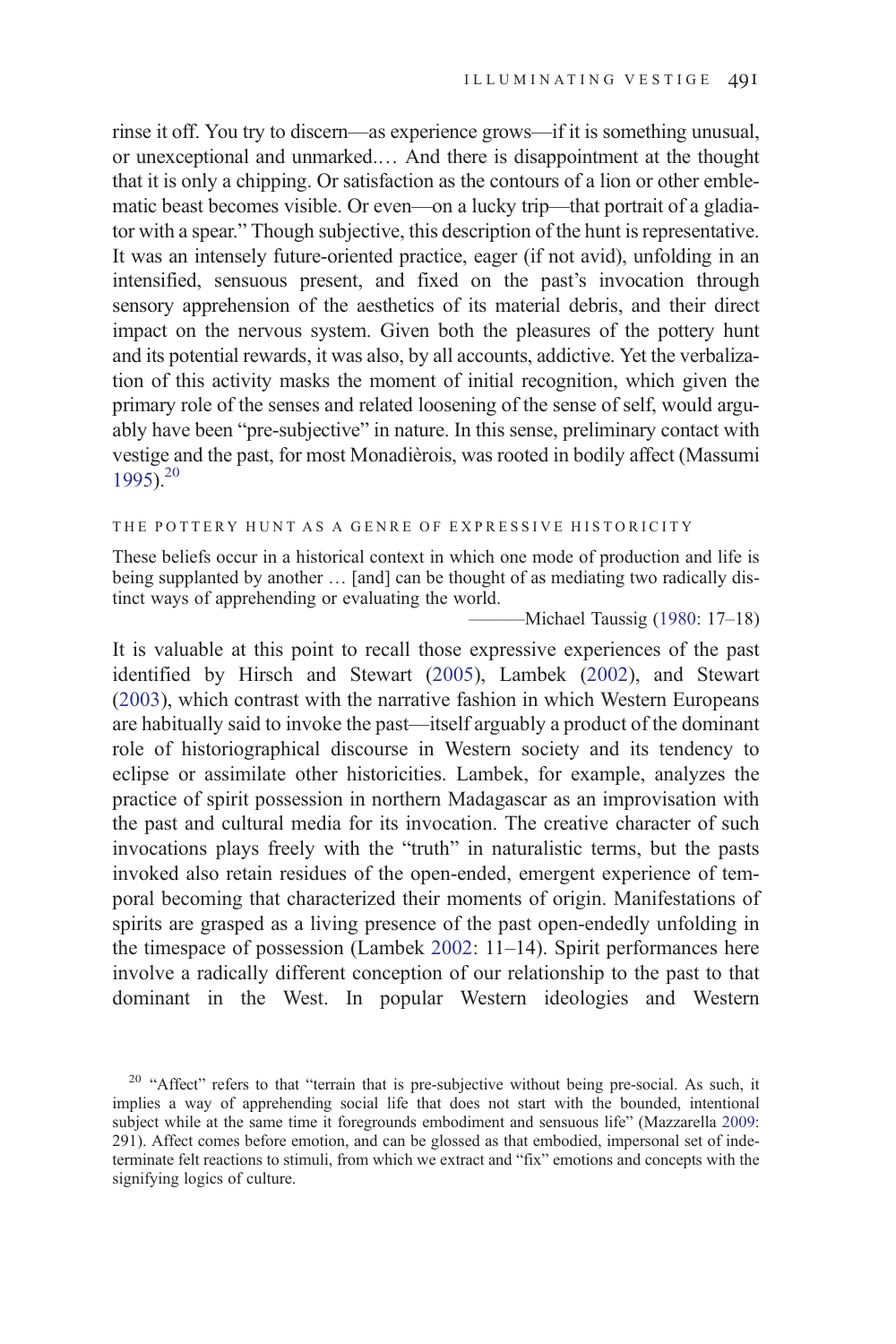<span id="page-19-0"></span>historiography, by contrast, the past is viewed as "finished" and ontologically distinct (ibid.: 12; Hirsch and Stewart [2005:](#page-28-0) 263–64; Fasolt [2004\)](#page-28-0), even if this sense of closure can occasionally be "suspended" during aesthetic contemplation of historical dramas, for example, or encounters with "ghosts." Stewart ([2003\)](#page-29-0) reports related findings in his commentary on dreams of treasure in contemporary Greece, which constitute a parallel to Lambek's case study by virtue of their open-ended emergence in the unconscious.

Comaroff and Comaroff invoke this contrast between Western "historical consciousness" and historicities expressive of temporal emergence, writing of their fieldwork in South Africa: "[Tshidi] history is seldom spontaneously told in narrative style; that is, as a linear account of events. Nor can it be readily distilled, from its various expressive forms, into an 'objective' chronicle.… Of course, this kind of historical reckoning is at odds with the conventional Western view of history as an account of 'real' events and processes. At the heart of that view lies a distinction between reality, the actual making of history, and representation, the terms in which its story is told and acted upon" ([1992:](#page-28-0) 157–58; see also Sutton [1998](#page-29-0): 10). They go on to argue that representation itself has distinctive modes, verging from the realist to the poetic. The latter is not viewed as appropriate for Western "historical" (historiographical) representation—yet, they propose, "[historicity] is not confined to one expressive mode. It may be created and conveyed—with great subtlety and no less 'truth'—in a variety of genres" (ibid.: 159).<sup>[21](#page-18-0)</sup> The interest of Monadièrois practices, in their subversion and reinvention of Roudaut's historiographical practices, furnishes a gloss on the Comaroffs' remarks on genre. For, although the pottery hunt can be theorized as an ethnographic example of such everyday forms of historicity, it is additionally characterized by its adaptation of an "offi-cial" discourse (historiography and archaeology).<sup>[22](#page-18-0)</sup> Expressive historicity of this kind can therefore be viewed as a form of "reverse historiography," in the manner in which it reinvented what was at the time "external" historiographical discourse in terms of a local idiom. Let us now analyze how this was accomplished.

As a starting-point, the pottery hunt in Monadières can be classified into two relatively discrete modes of invoking the past. The initial encounter in the total sensory world of the lagoon, where the shards had been secreted, was for most Monadièrois dominated by what Merleau-Ponty [\(1964\)](#page-29-0) has termed the "primary expression" of our experience of being-in-the-world as a bodysubject. "Primary expression" already stylizes and renders over the external

<sup>&</sup>lt;sup>21</sup> "Historicity" is substituted here for the Comaroffs" term "historical consciousness."

<sup>&</sup>lt;sup>22</sup> French nationalist history had been taught at the village school for many years, but had not been assimilated by Monadièrois, perhaps because the broader socio-cultural conditions for emergence of historical consciousness had not yet developed. Historiographical knowledge was explicitly transmitted by Roudaut, but academic archaeology probably played an indirect role.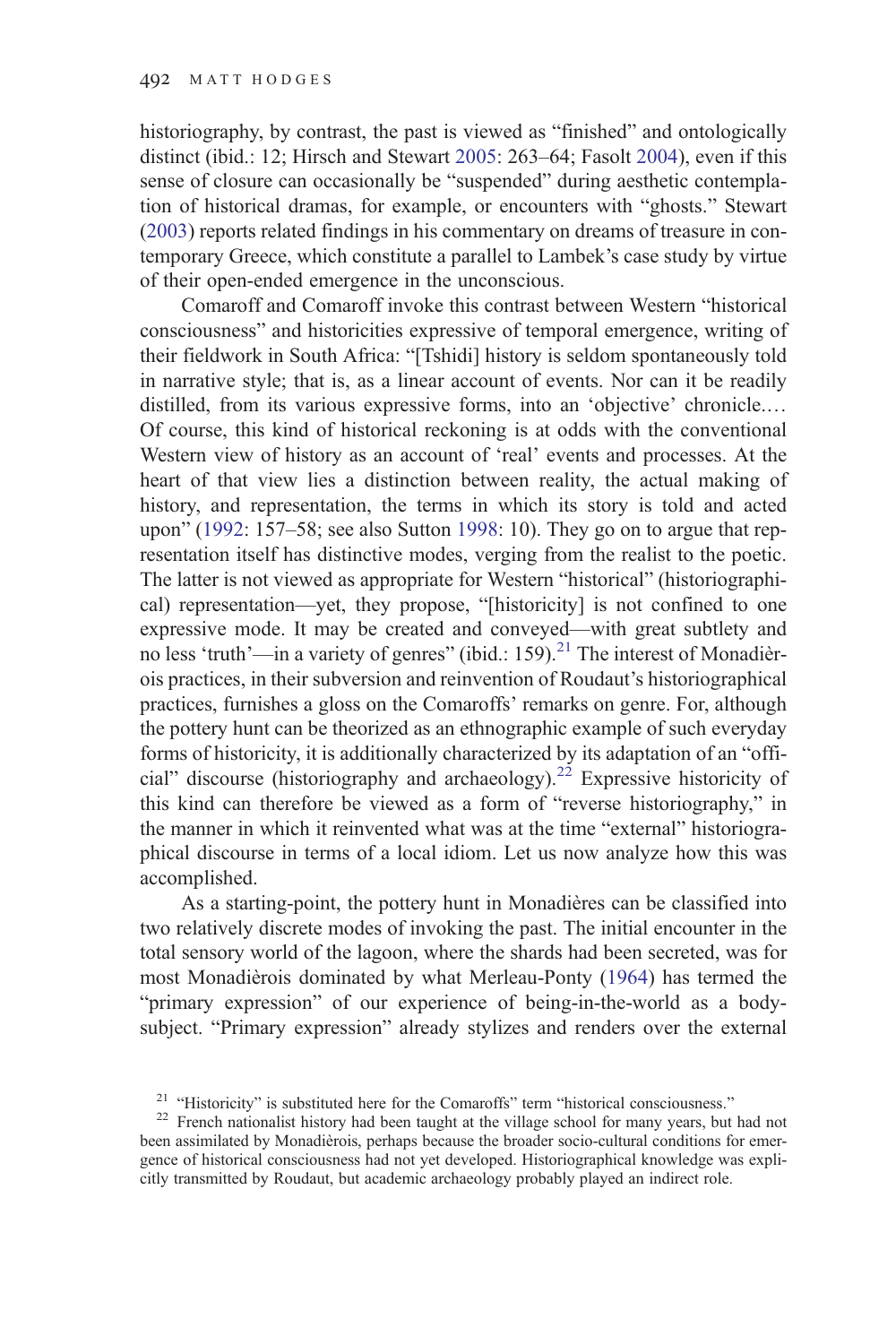<span id="page-20-0"></span>world through the bodily senses, but it does so in an inchoate, pre-subjective, predominantly affective and aesthetic manner. It comprises the stylizing perceptions of the body-subject, involved in a specific, historically contingent project of cultural practice, and the immanent bodily affects to which these give form (Massumi [1995](#page-29-0): 88–89). Merleau-Ponty identifies artistic expression as approximating this mode of perception, which is significant in that the shards were once stylized aesthetic objects, and their most valued qualities in Monadières were their expressive depictions of terra sigillata emblems. The beauty of the shards was also cited as attractive by contemporary Monadièrois. We can therefore propose that the initial encounter with, and actualization of the past took place both in terms of the local cultural idiom of primary expression, and in relation to signifying qualities of the artifacts that also operated to varying degrees via an affective, aesthetic (primary) language of expression. To bring this primary idiom into focus, it was mediated by the socio-historical context of the hunt—the sensuous warmth of the water, the wearing of swimming costumes, that is, the total sensory experience of the lagoon as a site of social liminality and expressive historicity. But it was also modeled via the manner in which the senses themselves were locally stylized—from linguistic classification of sensation, to culturally mediated color recognition, to the cultural qualification of the emotions—ethnographic data which are beyond the scope of an historical anthropology of this kind but demand recognition (Turner [1967](#page-29-0)).

Later contemplation of found shards took place elsewhere, a further mode of invocation, tending toward "secondary expression" of conceptual and intellectual assertion (Merleau-Ponty [1964](#page-29-0)) as the shard was assessed and typologized. This was a process that the Roudauts, for example, and a very few informed enthusiasts might undertake during the hunt itself with reference to historiographical sources. Such secondary expression, Merleau-Ponty argues, is ultimately derived from primary perception, and constitutes an aspiration to rationalize and abstract such perceptions into a state of clarity. It is a project that must always remain open-ended, given the emergent temporality of the world.

It is thus clear that during the hunt, when primary expression predominated, the past was invoked through the discovery, handling, and imaginative contemplation of pottery fragments. This involved a variable measure of aesthetic contemplation, depending on the nature of the find. In an intriguing parallel, it resembles the "post-human," emergent production of knowledge that has been commented on by Pickering [\(1995](#page-29-0)) in relation to scientific practice. The Monadièrois hunt for shards, which relied inherently on the agency of chance and the nature of the object located for the context of the pasts' invoca-tion, can be characterized as a performative "dance of agency."<sup>[23](#page-19-0)</sup> In turn, this is

<sup>&</sup>lt;sup>23</sup> Pickering writes: "The dance of agency, seen asymmetrically from the human end, thus takes the form of a dialectic of resistance and accommodation, where resistance denotes the failure to achieve an intended capture of agency in practice, and accommodation an active human strategy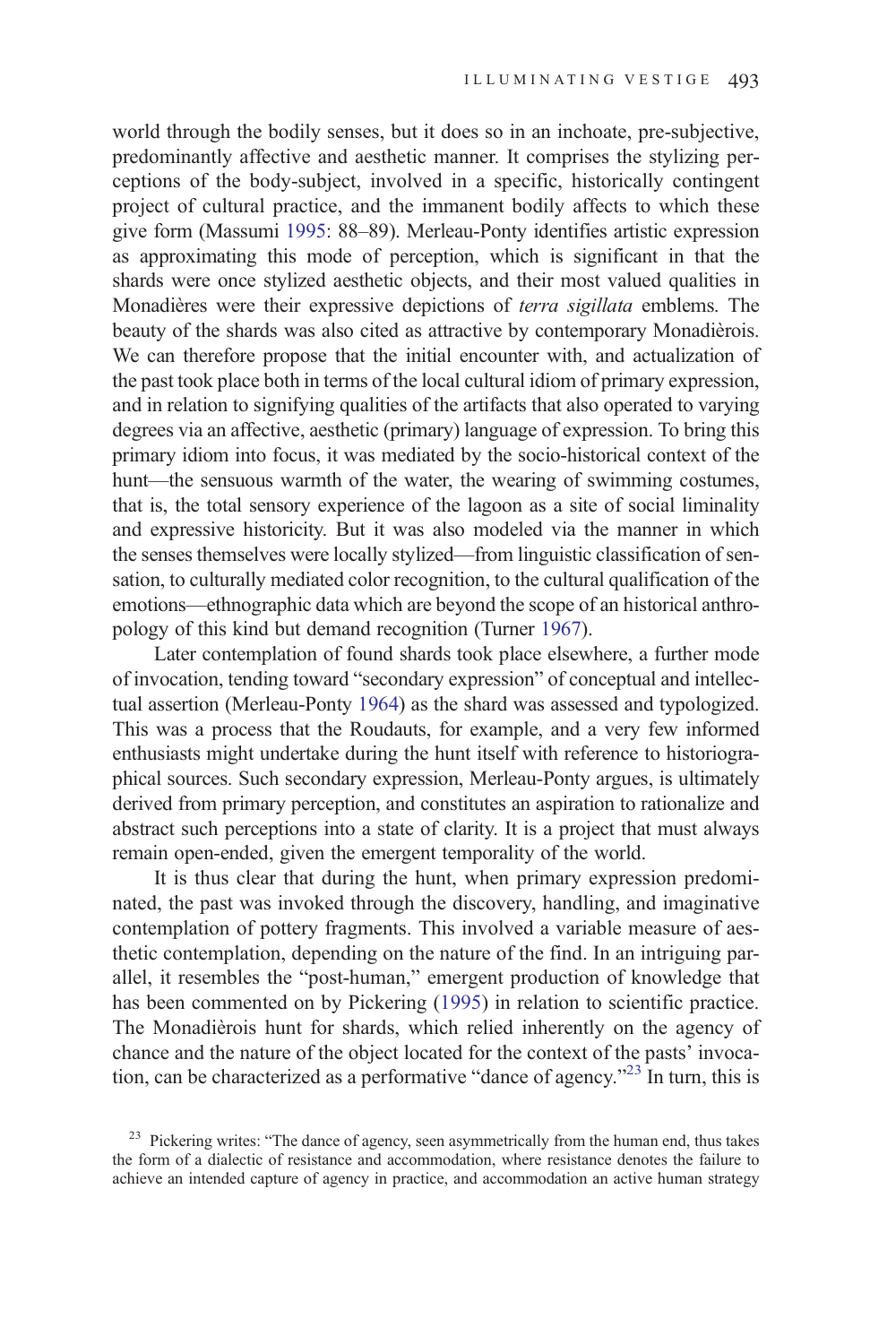<span id="page-21-0"></span>shaped by a "dialectic of resistance and accommodation," as the found object may or may not furnish the desired goal, adjustments to the pottery hunt are made, and the quest is once again embarked upon (ibid.: 20–22). The trajectory of the pottery hunt, both as a singular event, and cumulatively over time, consisted of this interactive agency in which the lagoon, the wind, and the shards themselves—the locus of non-human agency—and their previous histories, were brought into interaction with the agency of Monadièrois pottery hunters, whose control over the pottery found was inherently limited. The "emergent trajectory" of this practice, which was, inevitably, characterized by chance encounters, unpredictability, and novelty, concords with the random, emergent qualities of scientific knowledge practices, as detailed in Pickering's analysis. The result was the performative elaboration of the practices of Monadièrois expressive historicity, constitutively and emergently intertwined with literal "captures" of pottery (to adapt Pickering's terms), underwritten by the wider historical context outlined earlier.<sup>[24](#page-20-0)</sup>

Let me now synthesize these remarks with further analysis of the character of this encounter with the past. In this regard, the primary expression of pottery hunting can be said to approximate a form of impersonal "involuntary memory" (Proust [1996\)](#page-29-0), in that the symbolization of the fragments was sensuous in character, and relied specifically on a chance encounter. The *involuntary* quality of the encounter was constituted by the agency of the combination of lagoon, wind, and shards that fused with the agency of the pottery hunter to produce the encounter. It also involved a characteristic and variable affective jolt to the nervous system, the intensity of which was indexed to the exceptionality of the pottery found, and was in direct relation to the sense of wonder and vividness with which the past was "felt." Such fragments took on an aura of the past all the more intensely for being discovered in situ, I was told, since they are usually the property of museums and handled only by professionals. The psychologically relaxed state of mind impelled by the activity itself also intensified the nature of the encounter, and responsiveness to its pre-subjective, affective features.

This was therefore a past "charged with the time of the now" (Benjamin [1992](#page-27-0): 253), an embodied, inarticulate, dialogical encounter akin to Benjamin's mysterious "dialectical image." Consider his well-known comments for a moment: "The true picture of the past flits by. The past can be seized only as an image which flashes up at the instant when it can be recognised and is

of response to resistance, which can include revisions to goals and intentions as well as to the material form of the machine in question and to the human frame of gestures and social relations that surround it" ([1995:](#page-29-0) 22).

<sup>&</sup>lt;sup>24</sup> See Pickering [1995:](#page-29-0) 17, 23. A resemblance to the surrealist practice of searching for the *objet* trouvé in Parisian "flea" markets is also notable (see Breton [1937\)](#page-28-0).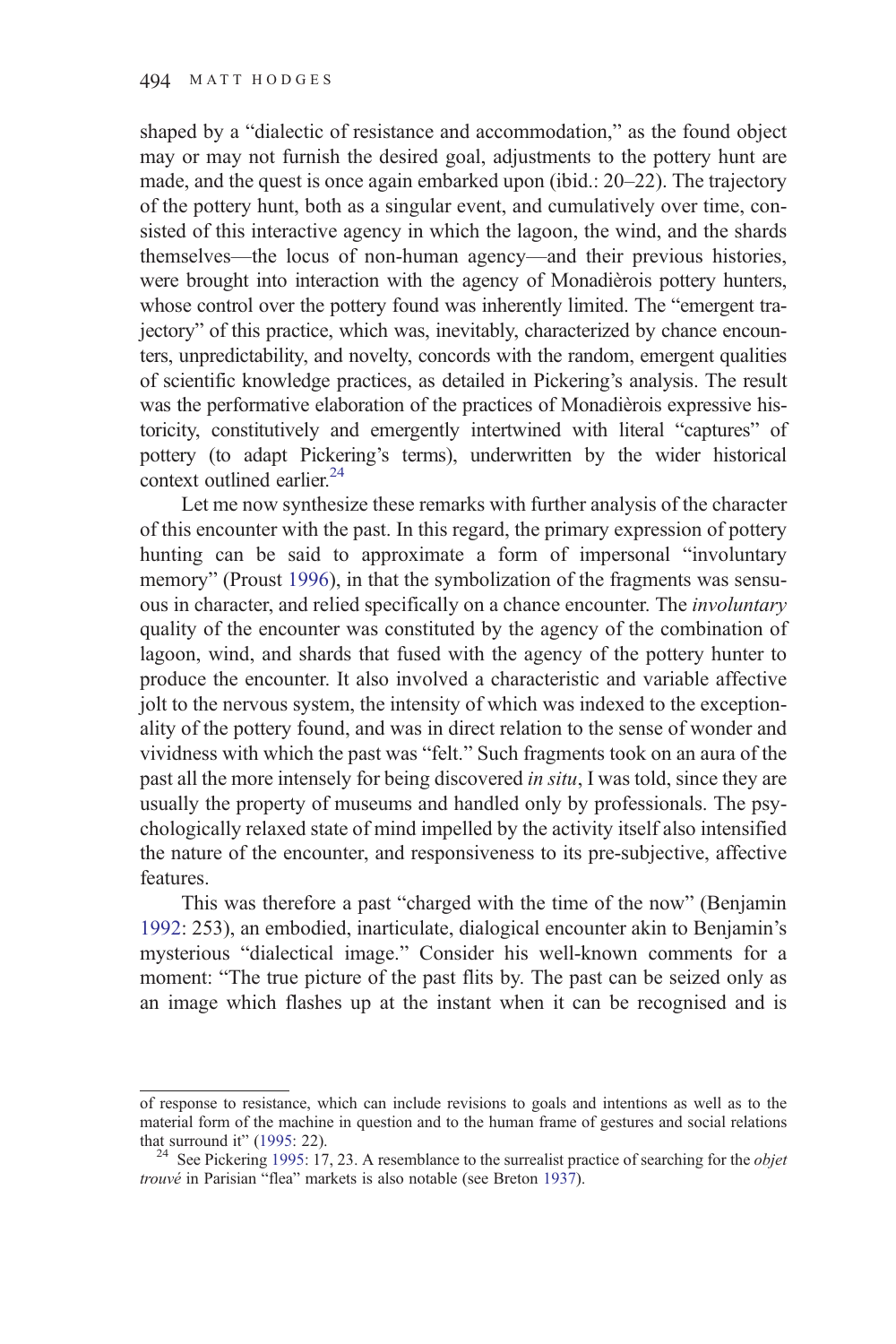never seen again.… For every image of the past that is not recognised by the present as one of its own concerns threatens to disappear irretrievably" (ibid.: 247). The objective of such an actualization of the past for Benjamin is the awakening of political consciousness, as the aspirations of previous, oppressed generations inspire revolutionary new hopes. Benjamin's is thus a politicizing concept, and pottery hunting is not a revolutionary activity, although it did evince a political dimension, as we will see. But both involve the "primary" invocation of the past, a sensuous energizing of lived experience, a loosening and melding of temporal identities, rather than the distanciated, intellectual contemplation and systematic mapping—that is, "secondary expression"—of the historiographer. The experience of the past that Benjamin evokes—which was influenced by Proust's notion of mémoire involontaire—is thus uncannily similar to pottery hunting, even if his ends are distinct.

The past could be invoked imaginatively during the hunt, as individuals testified that they fantasized about the fragment of pottery they chanced upon, who could have dropped it, how the lagoon appeared in Gallo-Roman times spread with galleys, and so on. The previous form and use of shards could also occasionally be discerned—in the case of bowls, plates, or fragments of oil lamps and amphorae, for example—and more precise images of how they might have been used could be imagined. Rare fragments would also retain the potter's signature stamped on the base, which lent a much more individualized character to the shard. Such invocations could articulate with more historiographical information about the Romans drawn from the Roudauts' accounts or schooling, which was rare, and indeed also all those other invocations of anti-quity that are diffused throughout popular culture, which was more common.<sup>[25](#page-21-0)</sup> The "objective chance" inherent in this dance of agency contributed to render the experience of the hunt dominated by an intensified, future-oriented present, as consciousness was fixed on the emergent chance encounter. The invocation of the past itself was subsumed in the nervous expectation and affective excitement of the hunt, principally a primary, rather than secondary expression.

Such excitement could pass over into activities of contemplating the finds after the hunt, as did the primary experience of aesthetic contemplation of the artifacts that would accompany this. But during this time the experience of "secondary" actualization was dominant and at its most intense. Roudaut looked up fragments in pertinent academic publications on the matter, obtaining technical details of the period and place of manufacture. However, such practices did not usually form a part of Monadièrois secondary expression. While one or two villagers were well informed about the historical origins of the different types of pottery, most of them were enthused by the process of collecting itself, and the tactile contemplation of the fragments. In this respect, in

 $25$  It is likely that Astérix le gaulois (Goscinny and Uderzo [1961](#page-28-0)) was invoked by young Monadièrois.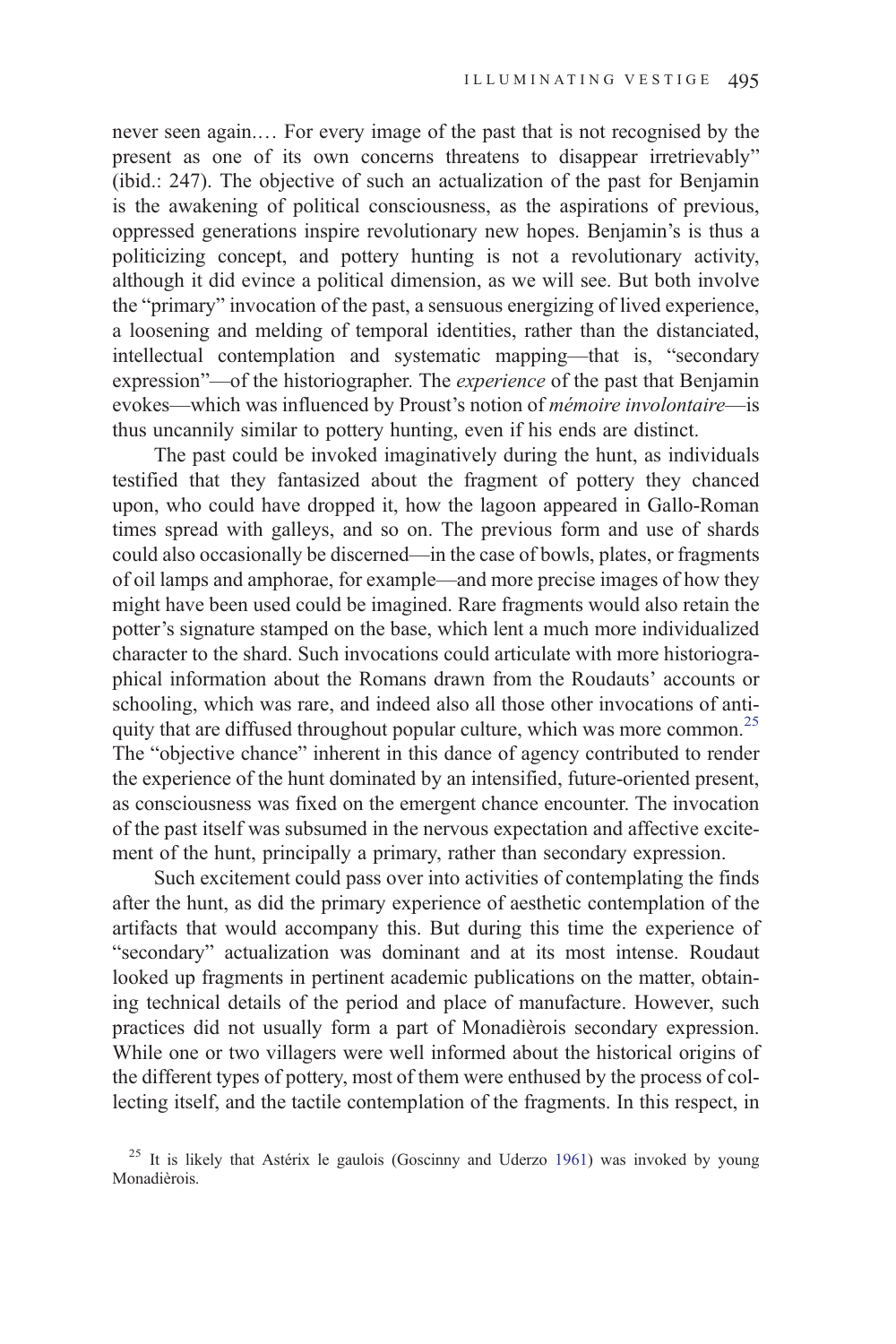<span id="page-23-0"></span>this secondary mode the shards tended to remain vaguely symbolic of antiquity in general, rather than contextualized with specific historiographical information. That said, what was absolutely clear was the identification of this past era with the locality, and its vertical chronological "depth," which while not necessarily being invoked with historiographical precision, clearly surpassed the temporal extension of previous Monadièrois oral history. In this way, I was told, the pottery finds were linked directly to the belief, recent in origin, that the village was of Roman origin, itself hailed as expressive of its independence and local distinctiveness. Arguably, this is the most recognizably novel element of Monadièrois historicity, namely a "historical-chronological" framework hybridized from dominant conceptions, which could be utilized to organize "events in a relation of continuity with a contemporary subject" and create "a life history fashioned in the act of self-definition" (Friedman [1992](#page-28-0): 837). In this respect, Monadièrois identity was already inalienably entwined with the locality. Finally, Roudaut's collection was also arranged in a shelved "museum" display with cards attributing relevant information, and a few Monadièrois apparently created modest versions of the same. The creation of makeshift museums seems to lend a form of mock, ironic legitimacy to the activities of Monadièrois, and might be viewed as a subversion of official museum culture, given that it championed collecting for personal gain. However, it does not appear to have been a general practice.

For the Monadièrois in the 1970s, then, this secondary mode was predominantly a social activity. Congregating to discuss one's finds, pottery hunting took on its communal dimension, and so began the elaboration of its folklore, oral history, and associated customs. Indeed, one collector stressed how over the years the pottery hunt had become *une tradition*, and it is clear that there developed a limited, short-term "living tradition" around this activity. It is here that we can analyze how Roudaut's "paradigm" was reinvented through synthesis with existing practices of expressive historicity as a form of "reverse historiography." The pottery hunt as an enactment of historiographical modes for knowing the past was remodeled by Monadièrois as a sensory (in its primary expression) and relational social practice (in its secondary expression). In primary terms, the affective, felt immediacy of the past arguably displaced the severance between past and present typical of Western historical consciousness, and Roudaut's intellectualized practices, and rendered the past immanent and "alive" in a manner comparable to documented non-Western historicities (Hirsch and Moretti [2010;](#page-28-0) Lambek [2002\)](#page-29-0). In secondary terms, historiographical discourse was recast and "reversed" in emergent local terms. We have noted above the use of the historical "deep time" frame as an element drawn from Roudaut's practices and linked to the role of historical discourse in a novel local identity politics. This was hybridized with a disregard for naturalist historical detail, and a focus on individual agency and devices of local storytelling that form an extension of, and synthesis with distinctive Languedocian idioms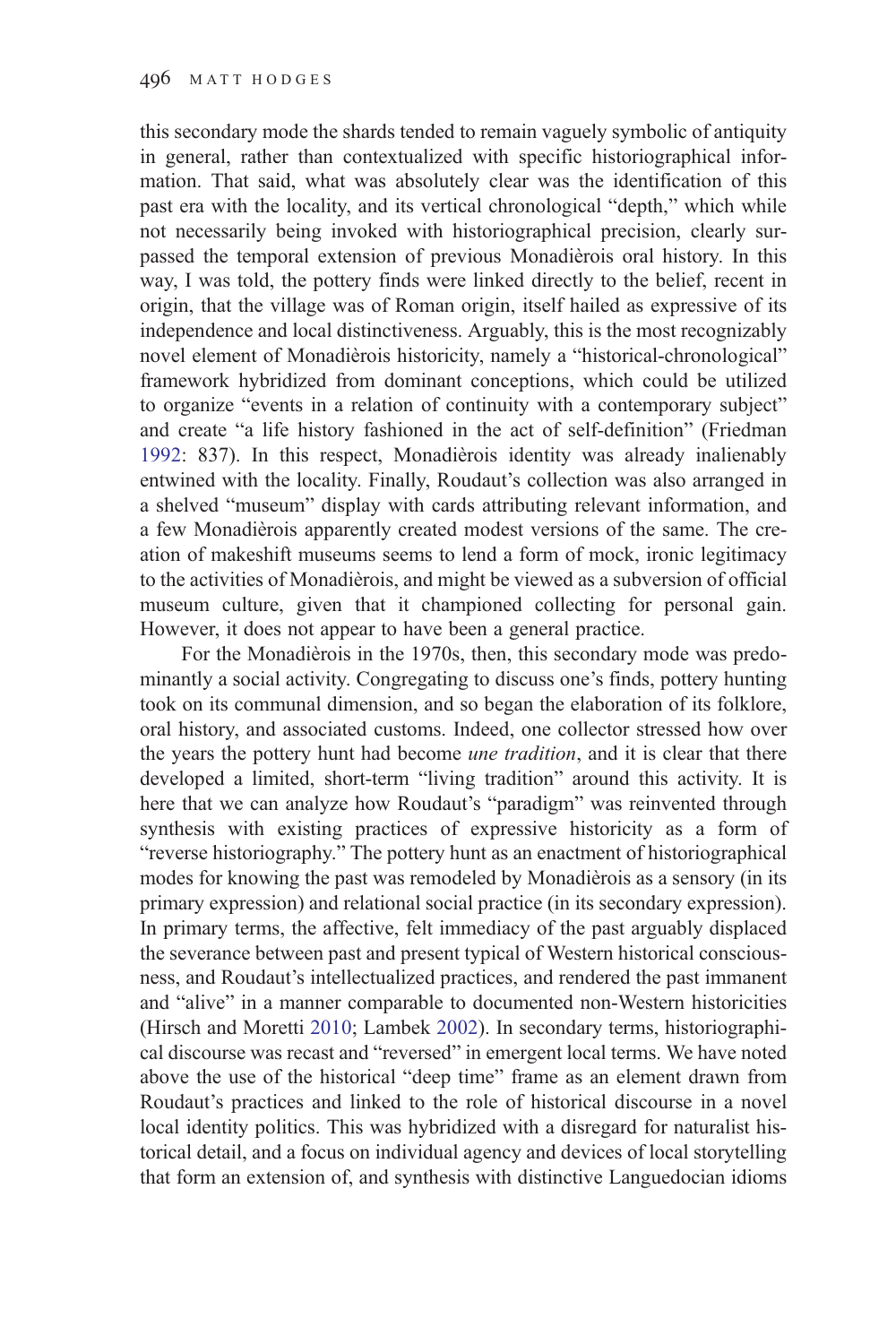of historicity. Although pottery hunting tales are now lost, one can thus hypothesize that they adapted narrative forms drawn from the "mythic tales" of fishing or hunting exploits that, I was told, constituted the dominant ways in which local people invoked the past in the 1960s. Furthermore, there is no evidence that Monadièrois situated the Roman past in a wider, holistic history that encompasses the human past as a totality, as Roudaut would have done, and which Hirsch and Moretti ([2010\)](#page-28-0) have argued is exemplary of dominant Western historicities.<sup>[26](#page-23-0)</sup> According to several key informants, including Roudaut himself, Monadièrois had little or no interest in such narratives at the time, and did not invoke them as a frame of reference. At the most, Monadièrois conceptions of the Roman past and its relation to wider "history" were highly fragmentary, given the limited presence of historiographical information in local historicities prior to the 1970s. The fusion of the present with the past was therefore likely to have constituted a monad dissociated from homogenous empty time, in a further echo of Benjamin's [\(1992](#page-27-0)) critique of historicism. On their return from across the lagoon, then, the Monadièrois pottery hunters had symbolically transformed the locality and, by association, their own identity as a social group, in a manner that marked the advent of a genre of popular, hybrid "historical consciousness." (And it should be reiterated that by historical consciousness, I refer to a cultural practice productive of a popular form of historicity with borrowings from Western historiography.)

### HISTORICITY, EMERGENCE, AND THE COMPRESSION OF TIMESPACE

Making a distinction identifies a rupture—it shows us where to look to see that which is taken to be the crucial dimension of the world that, as long as one accepts this particular distinction, has changed forever.

———Paul Rabinow [\(2008](#page-29-0): 63)

The concept of historicity allows us to analyze the cultural ground of our interactions with the past without subsuming it to the ideological and ontological assumptions of historiographical knowledge practices. Rather than interpreting what emerged in Monadières as a novel form of "historical knowledge"

<sup>26</sup> "Even when they think that past events are not really guided by a unitary plot or are simply too many to ever be fully recorded and read as a single account, Westerners still hold onto the fundamental notion that 'everything that has happened belongs to a single determinate realm of unchanging actuality.' … Further, they view this past actuality as a story that may never be told in full but that is nevertheless out there and always knowable, at least in part(s)" (Hirsch and Moretti [2010](#page-28-0): 281). As an aside, one potential parallel between this hybrid Monadièrois historicity and Western historical discourse, which it is now impossible to confirm, lies in conceptions of personhood and agency (which Hirsch and Moretti identify as a key distinction between Western historical narratives and Melanesian conceptions of the past, for example [ibid.: 281–82]). While these conceptions may share a genealogy, however, the caricatured individuality evoked in Languedocian storytelling (e.g., Coulomb and Castell [1986\)](#page-28-0) suggests how concepts of personhood and agency are a variable within Western historicities as well.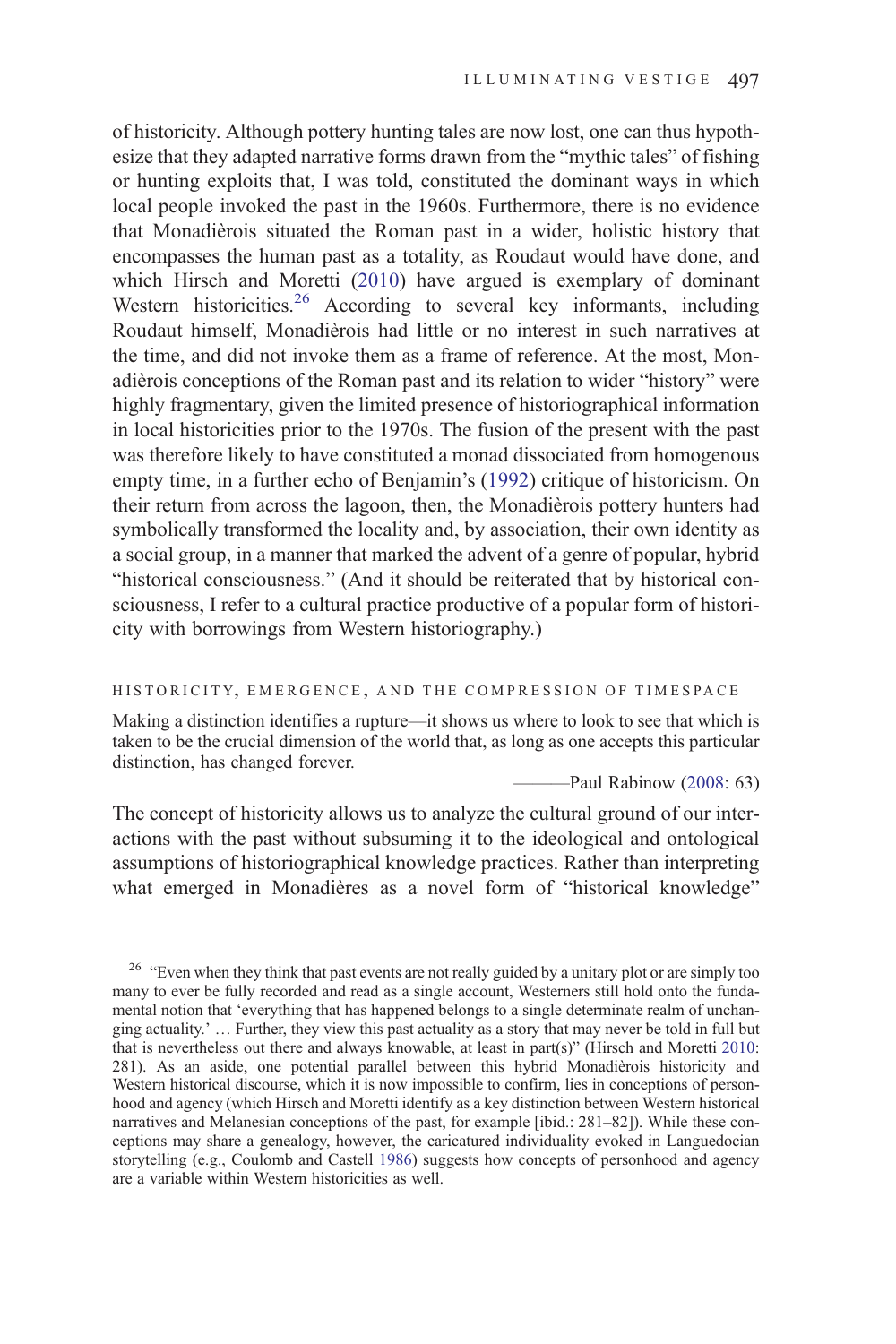(Hastrup [1992\)](#page-28-0), I have argued that it is productively viewed as a novel historicity, or temporalization of the past, with a notable affective dimension (Hirsch and Stewart [2005;](#page-28-0) Munn [1992](#page-29-0)). The "voices of the past" (Davis [1983:](#page-28-0) 10) that spoke to Monadièrois came initially in affective, pre-subjective flashes. They were mediated via a local tradition of conjuring the past with deep temporal roots, which hybridized in the process, creating a "reverse historiography." My account acknowledges their cultural and imaginative autonomy, which was only partly held in check by a focus on real people and their material culture. In fact, the primary intensity of contact with the past in the lagoon, I have argued, is comparable to historicities where the past literally "comes alive" (Lambek [2002](#page-29-0)). In short, the historicity framework, as employed here, casts interaction with the past as a temporally dynamic, situated cultural practice, for both historiographer and non-professionals, which needs to be addressed from an analytical perspective that outreaches Western historiography. Historiographical components of such practices can thereby be framed ethnographically, as features of historicity, rather than constituting the frame in itself.

What gave rise to this emergent, expressive historicity? What underwrote the span of its durability? Clearly, interest was catalyzed by the Roudauts, but there were other fields of force at work. On one hand, one can link the pottery hunt with Roudaut's account to me of pride in a popular belief that emerged at the same time that the true name of the village is of Roman origin. Among the villages of the Narbonnais, Monadières has been credited since at least the nineteenth century with a hostile attitude towards outsiders. The invocation of a Gallo-Roman heritage provided a transient, symbolic precedent for this outlook, and set the village apart from others in the area that did not trace a Roman genealogy, at a time when such temporally-distant cultural heritage was not valued in the way it is today. It was probably facilitated by the fact that the shards evinced agricultural motifs, and in the case of amphorae, were associated with wine. In this regard, it would be a misrecognition to assume that Monadièrois invocations of the Gallo-Roman are comparable to the established interests in antiquity of the upper and educated classes.

Furthermore, this hostility has extended to the authorities. During the 1970s, in particular, a spate of out-of-season robberies of tourist residences in nearby resorts by Monadièrois youths fired a local reputation for acting outside the law—an "outlaw" image that was highly valued by many villagers. The confrontation with police over the vestige on the local building site dovetails with this wider context, and suggests that the "theft" that took place was likewise an opportunity for articulating this oppositional identity. In this regard, the fact that many pottery hunters were moved at their ability to acquire outmoded objects that might normally be found in museums would appear to evince a similar anti-institutional ethos. One can therefore propose that this novel historicity was charged with political significance for Monadièrois, in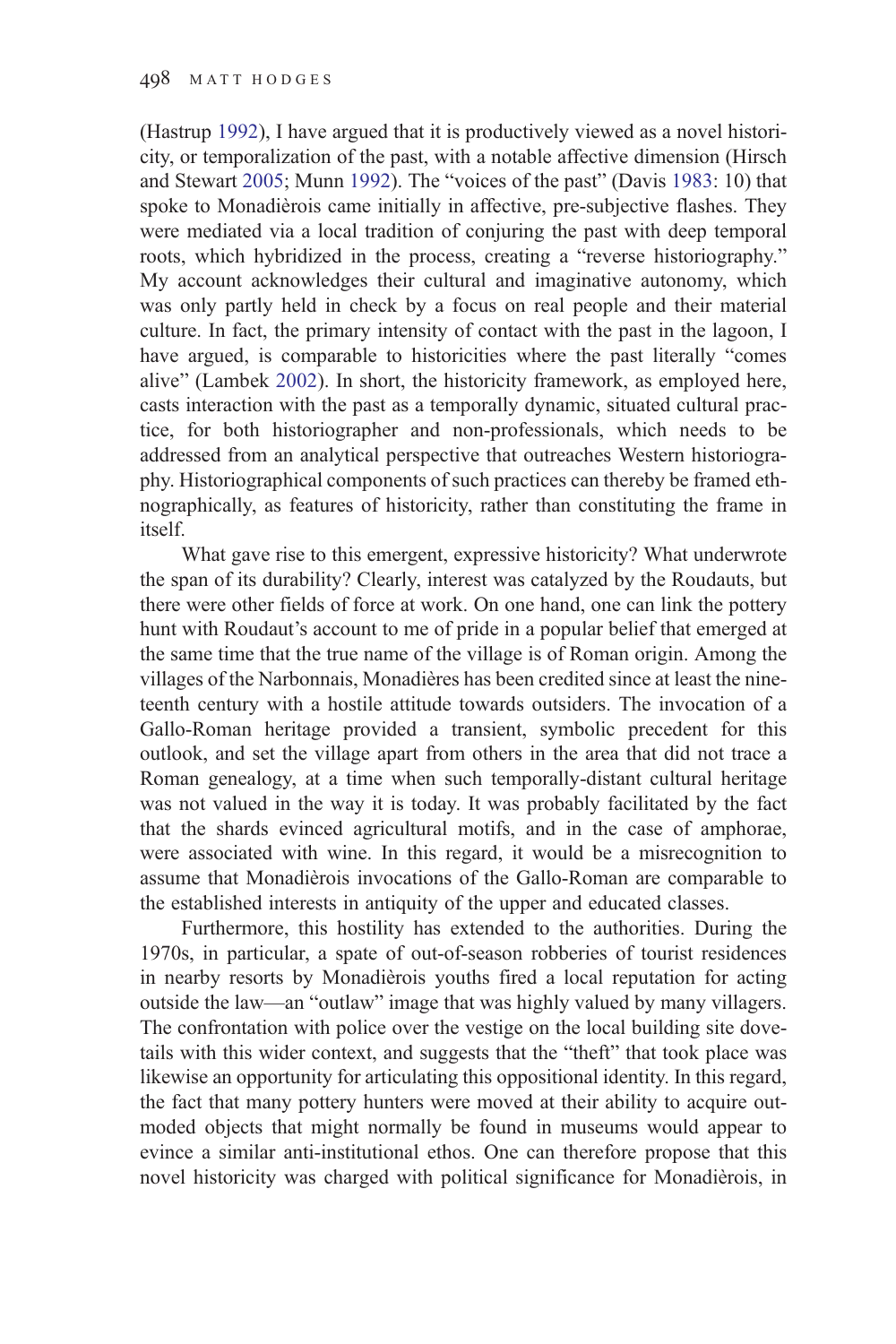that it enabled them to invoke a distinctive, antagonistic identity in the face of local social transformations that tied them into wider networks of power and related imagined communities. Such antagonism was expressive of their structural position as a local working class, and to a degree, their resistance to this subordination (Scott [1985](#page-29-0)).

Wider fields of force that shaped this expressive historicity have been mapped. As the village emerged into heightened daily consciousness of regional and national imagined communities, via the impact of the mass media in particular, a local manifestation of time-space compression was produced. Established forms of historicity were undermined. The ethnographic record bears witness to comparable shifts in relations with the past prompted by historical acceleration. Papagaroufali ([2005\)](#page-29-0), writing of the inhabitants of a Greek town, notes how descendants of refugees from Asia Minor, who had publicly "forgotten" about their relatives' flight, were moved to adopt a new, nostalgic perspective on this history of displacement when their town explored the possibility of twinning with the Turkish town which their forebears fled. Harris [\(1995:](#page-28-0) 105–8) draws attention to how novel forms of "historical consciousness" are awakened among indigenous nationalists in Bolivia who have experienced cultural dislocation that differ significantly from indigenous Andean historicities. In this regard, new Monadièrois historicities were likewise prompted by a rupture in living traditions. They evinced a desire to rearticulate, in an emergent local idiom, external, hegemonic historicities informed by historiography and the temporal depth of Western historical consciousness, and reconstitute a viable historicity in the process. On one hand, this bears witness to an existential human need (Heidegger [1993:](#page-28-0) 434–39). But more specifically, we encounter here an ethnographic case of a "reverse historiography" that subverts "official" historical consciousness and historiographical discourse for local ends, while integrating a selection of the same structuralizing features.

This was achieved through a symbolic play of tropes that articulated the inchoateness of Monadièrois historicity into a social timespace charged with Roman precedents. This novel historicity retained elements of alterity that marked it as a culturally distinct way of invoking the past in everyday practice. It comprised a mediation between dominant "historical" discourse, and local discourses of historicity characteristic of the *longue durée* of the Languedocian peasantry. It also constituted an intervention by the Monadièrois in a wider cultural politics within which historical discourse was identified with cultural capital, at a time when they increasingly relied on low-status employment in Narbonne. For a short while, it achieved a resolution between oral and expressive idioms for invoking the past, and external discourses, which was empowering. This historicity thus arguably constituted a breach: a manifestation of indigenous difference within the Western "historical" tradition, an intrusion of becoming or the carnivalesque (Bakhtin [1984\)](#page-27-0). Indeed, the spirit of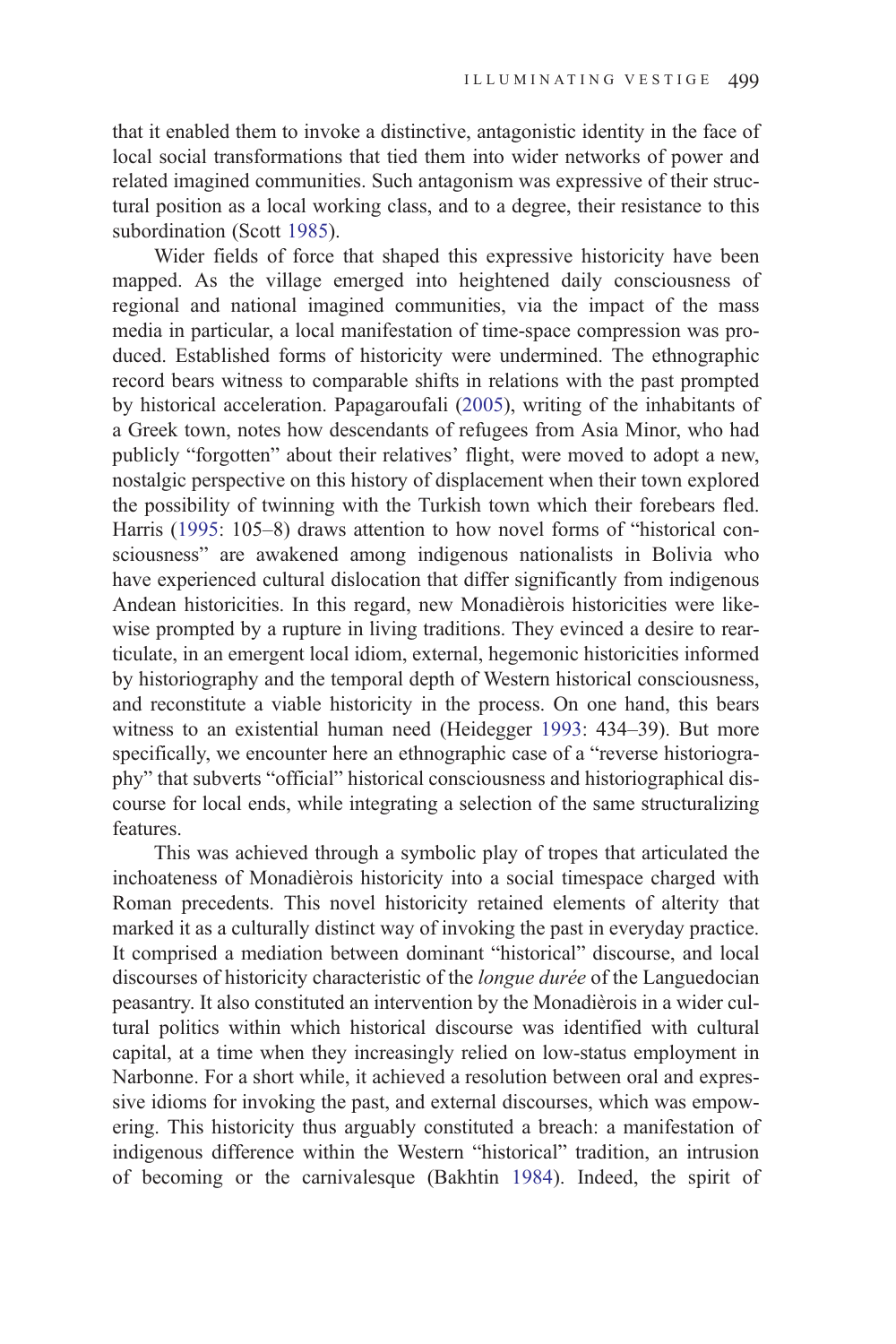<span id="page-27-0"></span>improvisation with which Monadièrois reworked Roudaut's idiom exhibits a quality sometimes noted as lacking from public engagement with heritage and historical discourses, which certain writers view as pacifying the past's emancipatory value (e.g., Hewison [1987](#page-28-0)).

Eric Bourrel, a local archaeologist who grew up in Monadières during the 1970s and now works at the local history museum, was also insistent that this "craze" was part of an enthusiasm for "popular history" that spread across France. Such amateur historiographical and archaeological "crazes" have become increasingly popular since the 1960s (Samuel [1994:](#page-29-0) 274). One could thus view pottery hunting in Monadières comparatively as part of a wider awakening to a tangibly dilating past. Yet one must be careful not to assimilate such local reworkings of dominant historicities to a view that presupposes that this wider awakening to "history" is essentialist and uniform in character, or symptomatic of a "universal" human need. It should be posited as multiple acts of recontextualization, where dominant "historical idioms" become subject to local mediation. My objective in using the historicity framework has been to make visible this alterity, as well as its wider parallels, and thereby to understand how a familiar Roman past was reconfigured in the context of alternative European cultural traditions. Kurkiala ([2002\)](#page-29-0) furnishes a revealing parallel. He notes how external, hegemonic narratives of Lakota (Sioux) "history" have been challenged by Lakotas. In particular, he illustrates how indigenous use of an oral tradition characterized by its distinction from dominant Western historicities subverts the logic of modern historiography, thus exemplifying how the re-appropriation "of the privilege to define their historical roots is simultaneously an attempt to regain the privilege to define their identity" (ibid.: 445). Broadly speaking, this was also the case in Monadières.

As a range of practices for invoking the past flooded the Narbonnais during the 1980s and 1990s, pottery hunting was substituted by other forms of popular "historical consciousness" facilitated by an increasing range of local history narratives, often furnished by heritage tourism products such as the discourse surrounding food produce (Hodges [2001\)](#page-28-0). This was accompanied by a political economic weakening of Monadièrois status in the village. In this regard, it is telling that the authorities have now appropriated the Roman past for invocation in heritage tourism, while incomers are commoditizing Monadièrois "history" and cultural practices for use in heritage tourism (see Hodges [2011](#page-29-0)). The potential for similar "reversals" of historical narratives about Monadières have thus dissipated, for now. At present these outmoded shards are valued not for their historiographical, archaeological, or financial value, nor as oppositional symbols, but chiefly because they are aesthetically pleasurable evocations of how the area once was. As it was put to me one afternoon by Thierry Martin—who had once been a childhood hunter, and who I watched as he now adorned the wall outside his house with fragments of amphorae—the Gallo-Roman shards are "precious because of their beauty."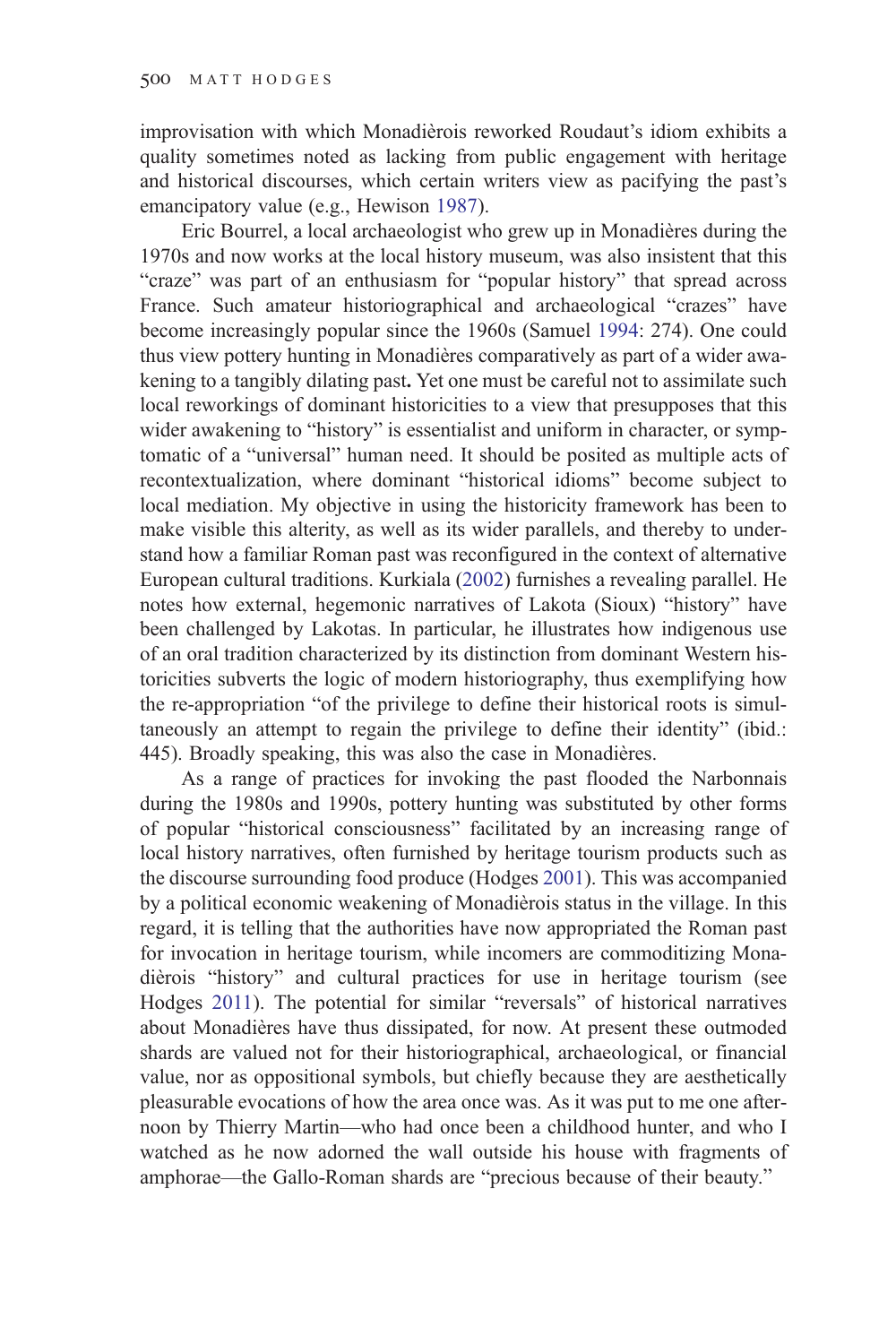<span id="page-28-0"></span>Nevertheless, in comparative terms, findings suggest that the emergence of "historical consciousness," as defined here, is a more recent and uneven phenomenon in France and Europe than is often presumed, and that the hegemony of historical discourse informed by historiography is less well established in local historicities than usually thought. Comparable transformations in historicity have undoubtedly taken place, and other "reverse historiographies" emerged, which could be similarly illuminated utilizing the historicity frame-work.<sup>[27](#page-27-0)</sup> The notion that narrative-driven "historical consciousness" is the dominant mode of historicity in the West would also reward scrutiny. Some historians and philosophers of history have acknowledged that historiography is one among several components informing "historical culture" (Rüsen [1996](#page-29-0)), and have begun to recognize the extent to which it is merely one facet of a dynamic European engagement with the past that is complex and heterogeneous. But they remain reluctant to step outside a historiographically informed frame of analysis. "Historicity" provides a notable alternative to such approaches, and the attention paid in this article to its temporal modalities indicates ways in which the relationship between temporality and historicity can be further clarified, both analytically and ethnographically. In summary, it is important to acknowledge that historicity among Europeans is potentially as diverse, expressive, and non-narrative in character as that found outside Europe (see also Sutton [1998](#page-29-0)). In certain cases, it is linked to longer traditions of experiencing the European world that exist adjacent to those dominant cultures—including historiography—embedded in capitalist political economic organization. New beginnings do not necessarily imply a wholesale rupture, and what appears to be a uniform transition is often complex and differential. Frames grounded in the "historical idiom," as valuable as these are for writing historiographical narratives, and revealing "other histories" of regions within states such as France, can obscure alterity, as well as reveal it. This is particularly the case, one can propose, when historiography itself is the subject of parody and subversion.

#### REFERENCES

- Anderson, Benedict. 1991. Imagined Communities: Reflections on the Origin and Spread of Nationalism. London and New York: Verso.
- Bakhtin, Mikhail. 1984. Rabelais and His World. Bloomington: Indiana University Press.
- Benjamin, Walter. 1992. Theses on the Philosophy of History. In W. Benjamin, Illuminations. London: Fontana.
- Boissevain, Jeremy, ed. 1996. Coping with Tourists: European Reactions to Mass Tourism. Oxford: Berghahn Books.

 $2<sup>27</sup>$  The ethnographic record and work of social historians might be drawn on for these ends. Samuel ([1994\)](#page-29-0), with its detailed comparative data, furnishes such a resource.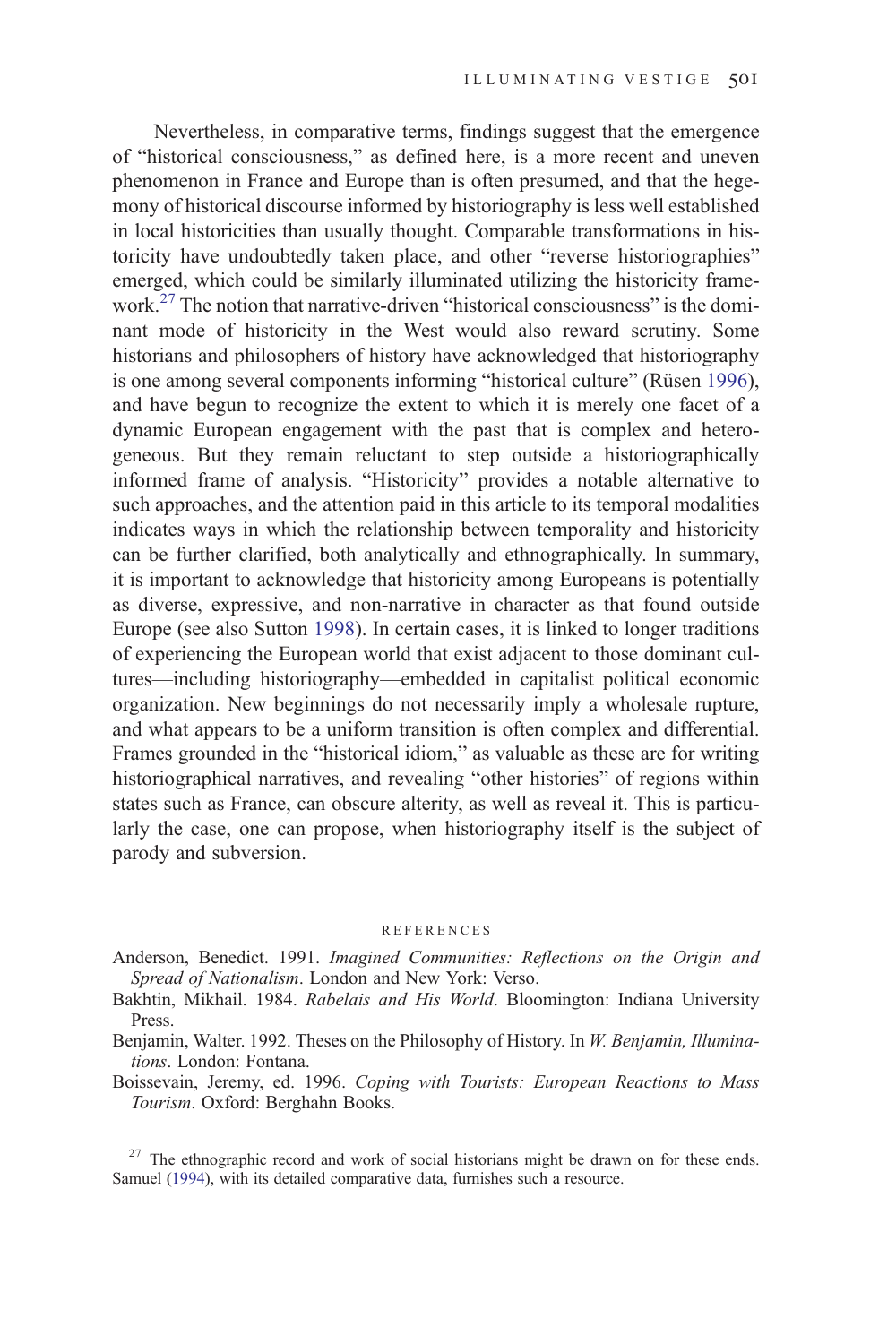- <span id="page-29-0"></span>Braudel, Fernand. 1989. The Identity of France. Volume One: History and Environment. London: Fontana Press.
- Breton, André. 1937. L'Amour fou. Paris: Gallimard.
- Buck-Morss, Susan. 1993. The Dialectics of Seeing: Walter Benjamin and the Arcades Project. Cambridge: MIT Press.
- Comaroff, John L. and Jean Comaroff. 1992. Ethnography and the Historical Imagination. Boulder: Westview Press.
- Coulomb, Nicole and Claudette Castell. 1986. La Barque qui allait sur l'eau et sur la terre. Carcassonne: Garae.
- Davis, Natalie Zemon. 1983. The Return of Martin Guerre. Princeton: Princeton University Press.
- Deleuze, Gilles. 2004. Difference and Repetition. London: Continuum Books.
- Fabre, Daniel and Jacques Lacroix. 1973. La Vie quotidienne des paysans du Languedoc au XIXe siècle. Paris: Hachette.
- Fasolt, Constatin. 2004. The Limits of History. Chicago: University of Chicago Press.
- Fentress, James and Chris Wickham. 1992. Social Memory. Oxford: Basil Blackwell.
- Fernandez, James. 1986. Persuasions and Performances: The Play of Tropes in Culture. Bloomington: Indiana University Press.
- Frader, Laura. 1991. Peasants and Protest: Agricultural Workers, Politics, and Unions in the Aude, 1850–1914. Berkeley: University of California Press.
- Friedman, Jonathan. 1992. The Past in the Future: History and the Politics of Identity. American Anthropologist 94, 4: 837–59.
- Gavignaud-Fontaine, Geneviève. 1997. Caractères historiques du vignoble en Languedoc et Roussillon. Montpellier: Publications de l'Université Paul Valéry.
- Gell, Alfred. 1992. The Anthropology of Time: Cultural Constructions of Temporal Maps and Images. Oxford and Providence: Berg.
- Goscinny, René and Albert Uderzo. 1961. Astérix le gaulois. Paris: Menhir.
- Gurvitch, Georges. 1964. The Spectrum of Social Time. Dordrecht: D. Reidel Publishing.
- Harris, Olivia. 1995. Knowing the Past: Plural Identities and the Antinomies of Loss in Highland Bolivia. In Richard Fardon, ed., Counterworks: Managing the Diversity of Knowledge. New York: Routledge.
- Harvey, David. 1989. The Condition of Postmodernity: An Enquiry into the Origins of Cultural Change. Oxford: Blackwell Publishing.
- Hastrup, Kirsten, ed. 1992. Other Histories. London: Routledge.
- Heelas, Paul. 1996. Introduction: Detraditionalisation and Its Rivals. In Paul Heelas, Scott Lash, and Paul Morris, eds., Detraditionalisation: Critical Reflections on Authority and Identity. Oxford: Blackwell.
- Heidegger, Martin. 1993. Being and Time. Oxford: Blackwell Publishers.
- Hewison, Robert. 1987. The Heritage Industry. London: Methuen.

Hirsch, Eric and Daniele Moretti. 2010. One Past and Many Pasts: Varieties of Historical Holism in Melanesia and the West. In Ton Otto and Nils Burbandt, eds., Experiments in Holism: Theory and Practice in Contemporary Anthropology. Oxford: Wiley.

- Hirsch, Eric and Charles Stewart, eds. 2005. Introduction: Ethnographies of Historicity. In Eric Hirsch and Charles Stewart, eds. "Ethnographies of Historicity," special theme issue of History and Anthropology 16, 3: 261–74.
- Hodges, Matt. 2001. Food, Time and Heritage Tourism in Languedoc, France. *History* and Anthropology 12, 2: 179–212.
- Hodges, Matt. 2002. Time and Modernity in the Mediterranean: A Case Study from Languedoc. Journal of Mediterranean Studies 12, 1: 191–221.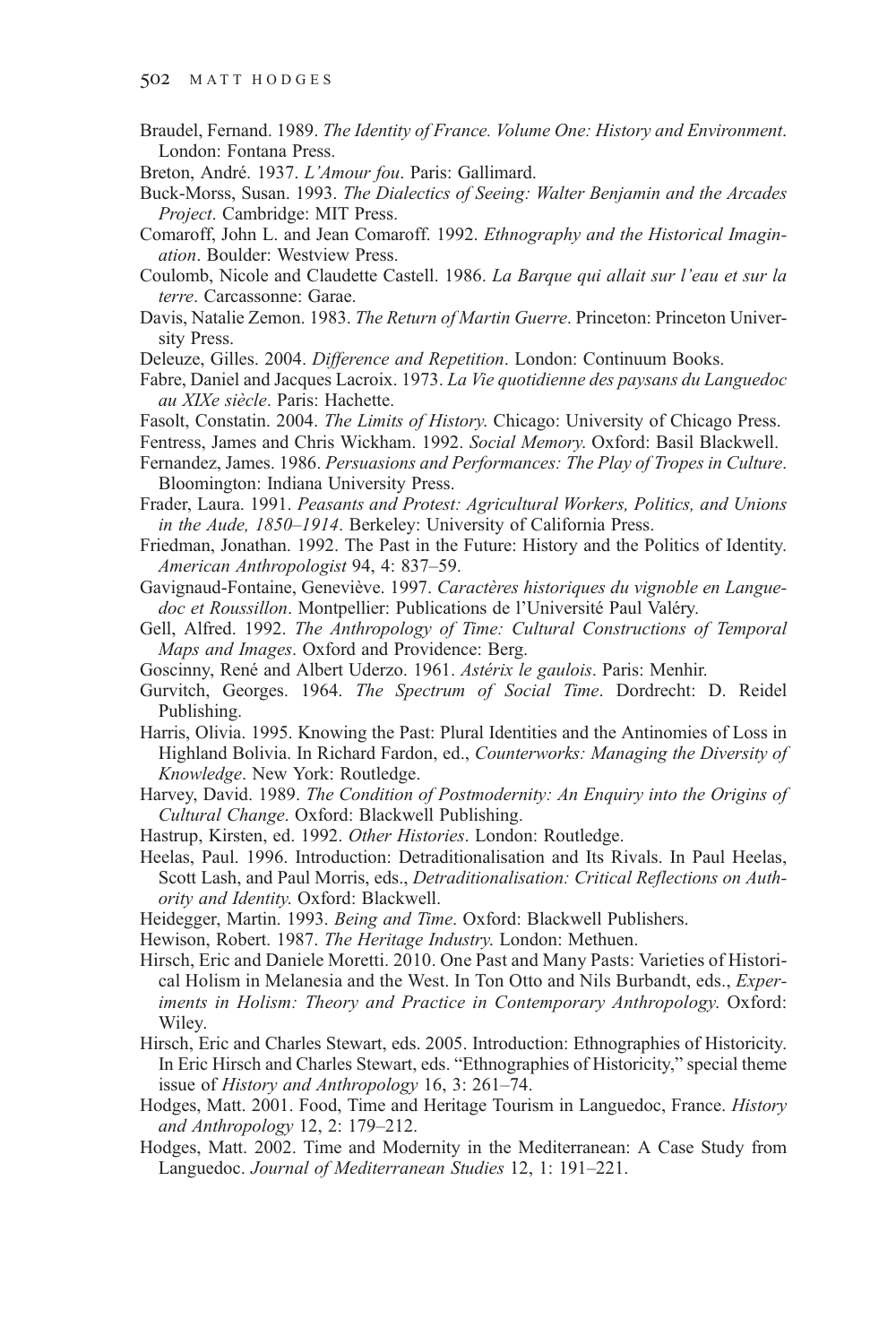- <span id="page-30-0"></span>Hodges, Matt. 2010. The Time of the Interval: Historicity, Modernity, and Epoch in Rural France. American Ethnologist 37, 1: 115-31.
- Hodges, Matt. 2011. Disciplinary Anthropology? Amateur Ethnography and the Production of "Heritage" in Rural France. Ethnos 73, 3: 348–74.
- Kern, Stephen. 1983. The Culture of Time and Space, 1880–1918. Cambridge: Harvard University Press.
- Kurkiala, Mikael. 2002. Objectifying the Past: Lakota Responses to Western Historiography. Critique of Anthropology 22, 4: 445–60.
- Lambek, Michael. 2002. The Weight of the Past: Living with History in Mahajanga, Madagascar. New York and Basingstoke: Palgrave Macmillan.
- Le Goff, Jacques. 1992. History and Memory. New York: Columbia University Press.
- Massumi, Brian. 1995. The Autonomy of Affect. Cultural Critique 31: 83–109.
- Mazzarella, William. 2009. Affect: What Is It Good For? In, Saurabh Dube, ed., Enchantments of Modernity: Empire, Nation, Globalisation. London: Routledge.
- Mendras, Henri. 1970. The Vanishing Peasant. Innovation and Change in French Agriculture. Cambridge: The MIT Press.
- Merleau-Ponty, Maurice. 1964. Signs. Evanston, Ill.: Northwestern University Press.
- Munn, Nancy. 1992. The Cultural Anthropology of Time: A Critical Essay. Annual Review of Anthropology 21: 93–123.
- Nora, Pierre. 1997. Les lieux de mémoire. 3 vols. Paris: Gallimard.
- Papagaroufali, Eleni. 2005. Town Twinning in Greece: Reconstructing Local Histories through Translocal Sensory-Affective Performances. In Eric Hirsch and Charles Stewart, eds., "Ethnographies of Historicity," special theme issue of History and Anthropology 16, 3: 335–47.
- Pickering, Andrew. 1995. The Mangle of Practice: Time, Agency and Science. Chicago: University of Chicago Press.
- Proust, Marcel. 1996. In Search of Lost Time. Volume 1: Swann's Way. London: Vintage.
- Rabinow, Paul. 2008. Marking Time: On the Anthropology of the Contemporary. Princeton: Princeton University Press.
- Roudaut, Jean. 1979. Monadières et son étang. Salles d'Aude: Service Occitan d'imprimerie.
- Rüsen, Jörn. 1996. Some Theoretical Approaches to Intercultural Comparative Historiography. History and Theory 35, 4: 5–22.
- Samuel, Raphael. 1994. Theatres of Memory. Volume 1: Past and Present in Contemporary Culture. London and New York: Verso.
- Scott, James. 1985. Weapons of the Weak: Everyday Forms of Peasant Resistance. New Haven: Yale University Press.
- Sobin, Gustaf. 1999. Luminous Vestige: Reflecting on Vestige in Provence and Languedoc. Berkeley: University of California Press.
- Stewart, Charles. 2003. Dreams of Treasure: Temporality, Historicisation, and the Unconscious. Anthropological Theory 3, 4: 481–500.
- Sutton, David. 1998. Memories Cast in Stone: The Relevance of the Past in Everyday Life. Oxford: Berg.
- Taussig, Michael. 1980. The Devil and Commodity Fetishism in South America. Chapel Hill: University of North Carolina Press.
- Tonkin, Elizabeth, Maryon McDonald, and Malcolm Chapman, eds. 1989. History and Ethnicity. London: Routledge.
- Turner, Victor. 1967. Color Classification in Ndembu Ritual: A Problem in Primitive Classification. In The Forest of Symbols: Aspects of Ndembu Ritual. Ithaca: Cornell University Press.